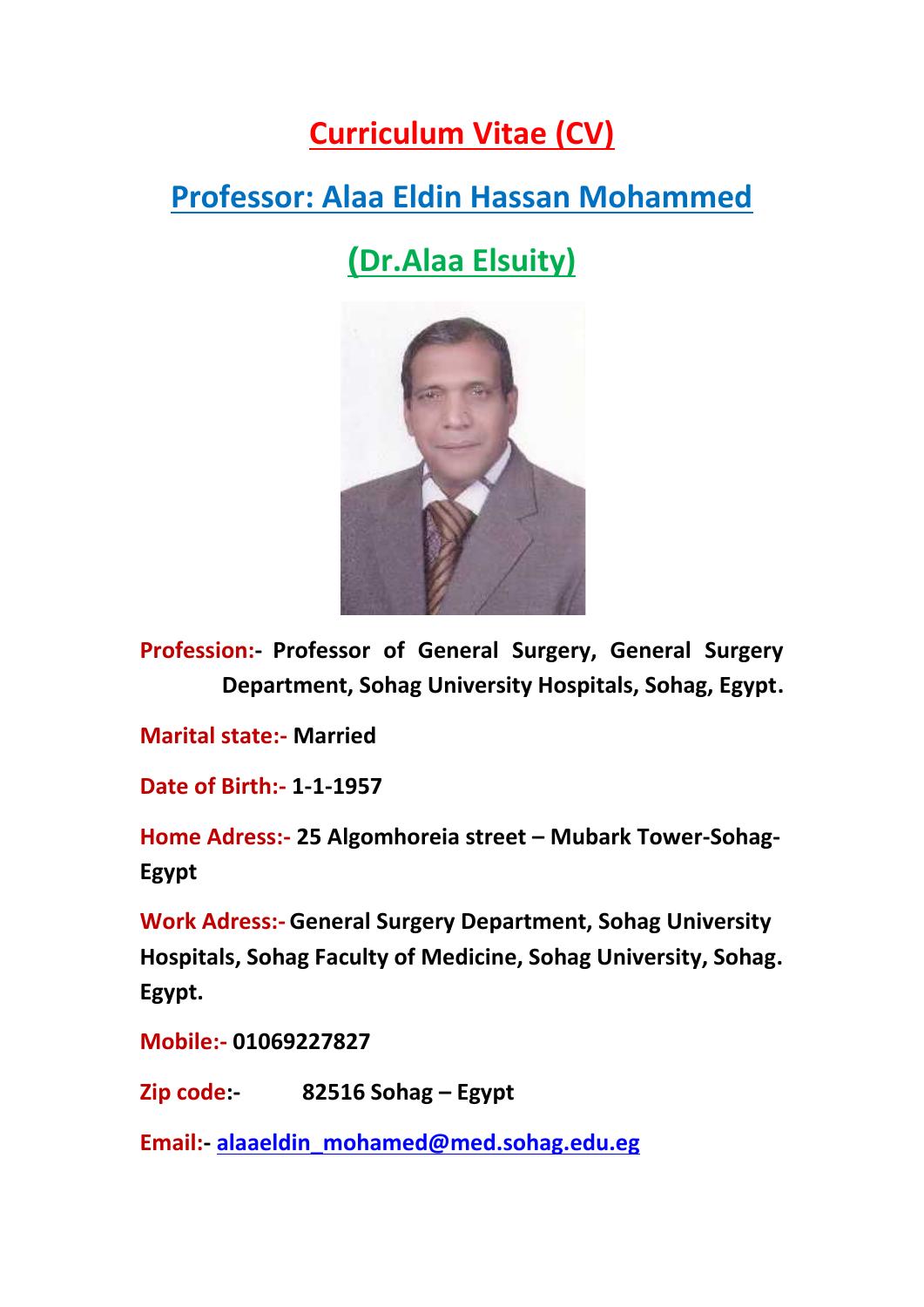**Specialty:- General Surgery**

**Sub-Specialty:- Surgical Oncology**

## **Qualification:-**

- **M.B.CH.B. September 1980. Assuit University.**
- **Master degree of surgery, October 1984. Assuit University Thesis Title:- Imprint smear as a rapid method for diagnosis of Lymphadenopathy**
- **M.D. in General Surgery, June 1998, South Valley University** Thesis Title: Different modalities in treatment of 3rd stage **cancer**

# **Positions:-**

- **1. House officer in Assuit University Hospitals, Assuit, 1981-1982.**
- **2. Resident in Unit A, General Surgery Department, Assuit University Hospitals, 1982 - 1985.**
- **3. General surgery Specialist in Gerga Hospotal, Sohag Governorate, Ministry of Health and Population, 198 -1992.**
- **4. Assistant Lecturer of General Surgery, Sohag Faculty of Medicine, Assuit university,1992-1994**
- **5. Assistant Lecturer of General Surgery, Sohag Faculty of Medicine, South Valley university,1995-1997**
- **6. Lecturer of General Surgery, Sohag Faculty of Medicine, south Valley university,1998-2002.**
- **7. Assistant Professor of General Surgery, Sohag Faculty of Medicine,Sohag University, 2003-2007.**
- **8. Professor of General Surgery, Sohag Faculty of Medicine, Sohag University, 2008 until now.**

## **Administrative Positions:-**

- **1. Acting Head of General Surgery Department and Vascular surgery Department, Sohag University, 2007-2008.**
- **2. Acting Head of Pediatric Surgery Unit and Maxillofacial Surgery Unit, Sohag University, 2007-2008**
- **3. Head of General Surgery Department, Pediatric Surgery Department and Maxillofacial Surgery Department, Sohag University, 2011-2017.**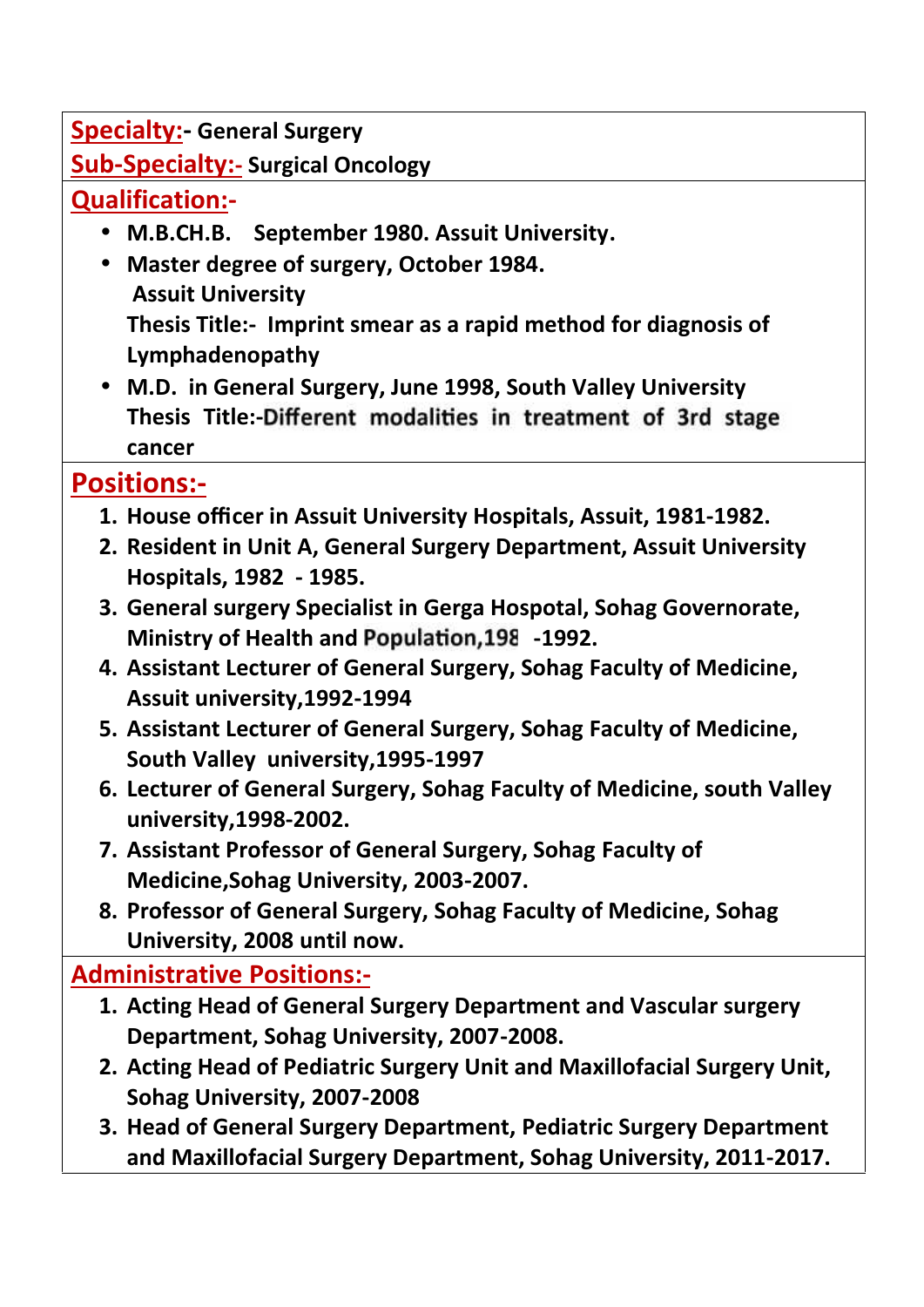**4. Acting Faculty Dean: 2016-2017, Sohag Faculty of Medicine, Sohag University.**

**Field of Experience:-**

- **1. General Surgery**
- **2. Surgical Oncology**
- **3. Breast Cancer Surgery**
- **4. Colo-Rectal Surgery**
- **5. GIT Laporoscopy 6-Hepatobiliary Surgery**

# **Scientific Research Activities:**

# **Scientific Research Publication**

**1-Title:- Impact of laparoscopic banded gastric bypass on weight loss surgery outcomes: five years' results.**

**Journal:-ISFO 2018**

**Publication Date:-September 2018.**

**Authers:- Abdelrahman Mohammed Galal ,Evert-Jan Boerma , Sofie Fransen , Berry Meesters Steven Olde-Damink , Magdy Khalil Abdelmageed,, Alaa Abass Sabry, Alaa El-Suity and Jan Willem Greve .**

**2-Title:- Six-month follow up of fissurectomy with or without anoplasty for chronic anal fissure: low recurrence rate and no effect on continence.**

**Journal:- Sohag Medical Journal**

**Publication Date:- July 2018.**

**Authers:- Alaa El-Suity ,. Asem Elsani Mohamed, Wael Barakat Ahmed and Mostafa Farrag Mohammed.**

**3- Title:-Abdominal Wall Tumors: A Retrospective and Prospective Study. Journal:- Sohag Medical Journal Publication Date:- October 2017.**

**Authors:- Alaa El-Suity, Asem Elsany Mohammed Ali, Mohammed Yousef Mohammed and Mohammed Abd el All Ali Osman.**

**4-Title:-Quality of life outcome measures using UW early oral cancer/squamous cell cancer resections of the tongue and floor of mouth with reconstruction Using Microsurgical Free Flaps. Journal:- SECOM magazine**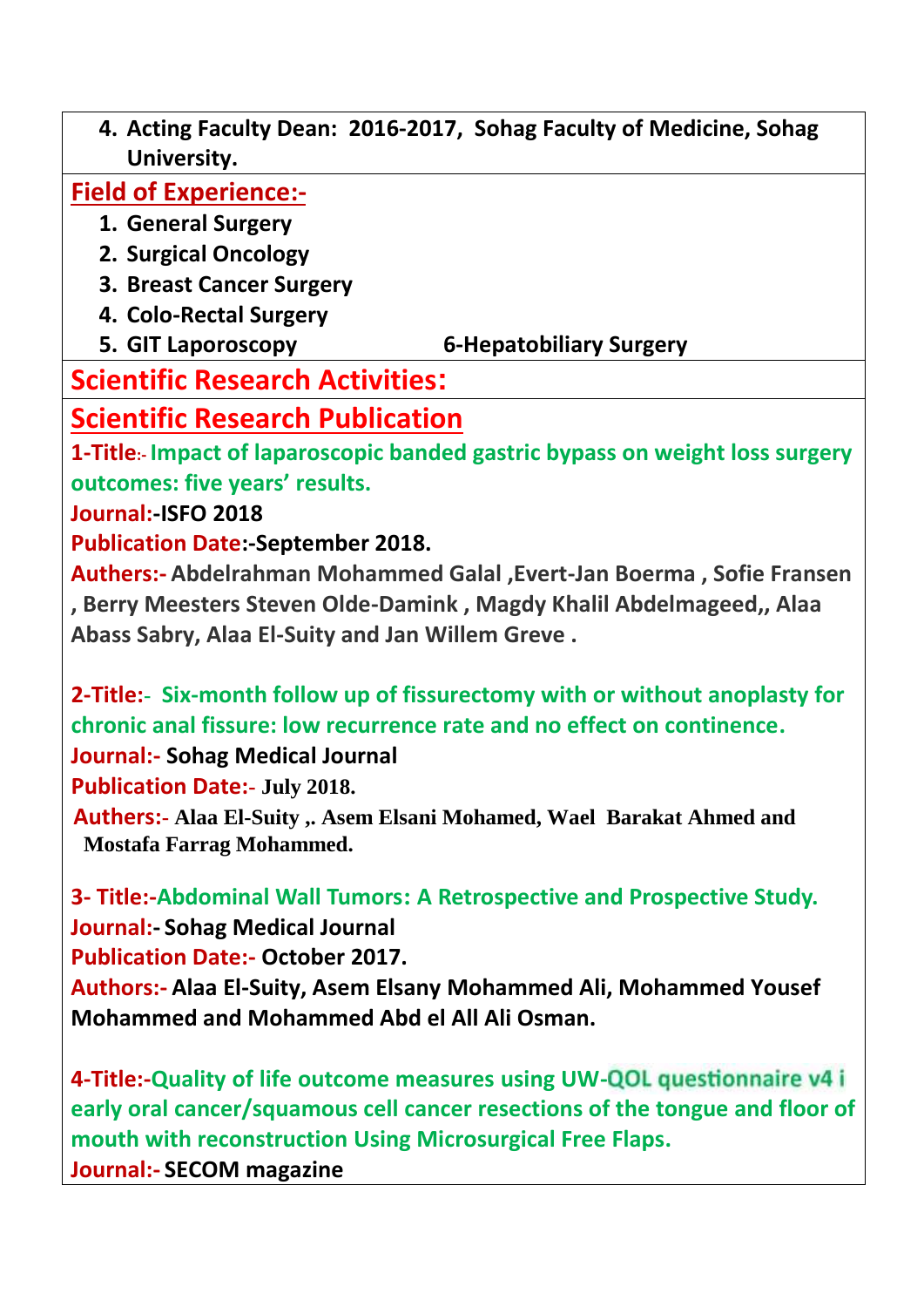**Publication Date:- June 2017. Authors:- Islam Amer, Juan Carlos, Alaa Elsuity, Kamal Al Sharkawy**

**5-Title:- The validity and reliability of the Spanish version of the University of Washington Quality of Life Questionnaire for patients with head and neck cancer. Journal:- SECOM magazine Publication Date:- June 2015.**

**Authors:- Islam A. Amer, Juan Carlos De Vicente, Alla El-Suity and Kamal Al Sharkawy.**

**6-Title:- Needle knief precut sphincterotomy versus standard sphincterotomy in post ERCP pancreatitis.**

**Journal:- Sohag medical journal Publication Date:- June 2013. Authors:- Mohamed Ahmed Omar, Alaa El-Suity,Hussein El-Amin, Omar Abdel-Raheem Said and Ahmed Eisa Ahmed.**

**7- Title:-Impact of different surgery modalities to correct class III.jaw deformities on the pharyngeal airway space Journal:-The Journal of craniofacial surgery Publication Date:- September 2011. Authors:- Tarek Elsayed Ftohy Abdelrahman, Takahashi K, Tamura K, Nakao K, Hassanein KM, Alaa El-suity, Maher H and Bessho K.**

**8- Title:-Acute occlusive intestinal ischaemia: factors affecting mortality in Sohag university: a retrospective study Journal:- Sohag medical journal Publication Date:- July 2007. Authors:- Alaa El-Suity**

**9-Title:- Orofacial tumors: complexity and outcome. Journal:- Sohag medical journal Publication Date:- July 2007. Authors:- Samia M.A. Saied, Tarek Abulezz, Alaa El-Suity, Asem Elsani M.A.**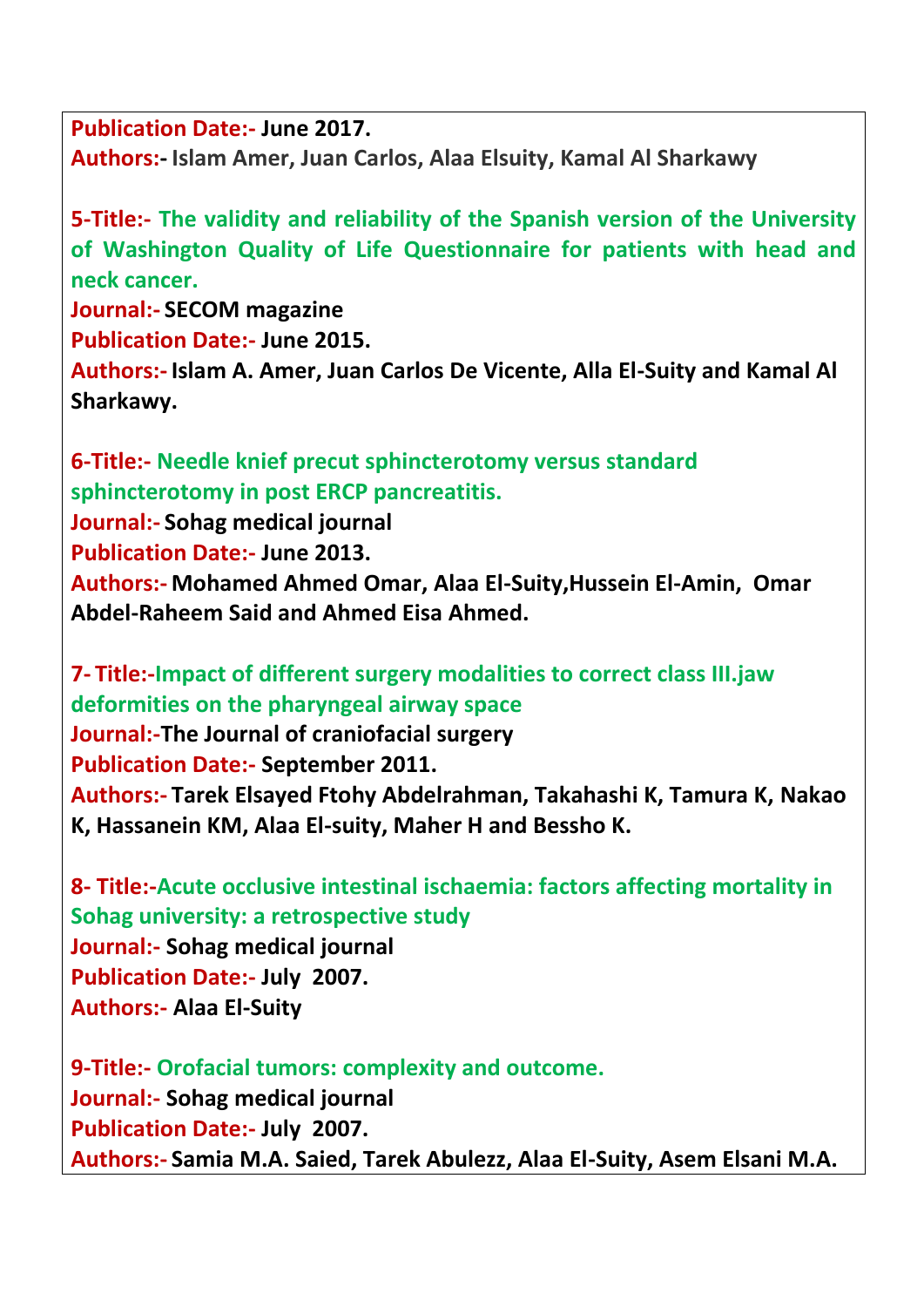**Hassan and Gamal Youssef.**

**10- Title:-Immediate and long term results of surgical management of low imperforate anus in girls: prospective study. Journal:- Sohag medical journal Publication Date:- Jane 2007. Authors:-Nabil Y.Abou El-Dahab, Alaa El-Suity, Mohamed A. Sayed, Hamdy M.Hussein and Asem Elsani M.A. Hassan.**

**11- Title:- Different Surgical Techniques in Management of High Fistula In Ano. Journal:- Sohag medical journal Publication Date:- Jane 2007. Authors:- Alaa El-suity, Abd El-Hafeez Hosni, Nabil Y. Abo El-Dahab and Hussein A. Mostafa.**

**12-Title:- Evaluation of different surgical techniques in treatment of cystic hydatid disease of the liver Journal:- South Valley Medical journal Publication Date:- Jane 2006. Authors:- Alaa El-Suity**

**13-Title:-Outcome of parathyroidectomy for primary hyperparathyrodism** in Sohag university hospital in 5 years: retrospective stud **Journal:- South Valley Medical journal Publication Date:- July 2005. Authors:- Hussein A. Mostafa, Kamal A-A.M.Hasannein, Mohamed Khalil El- Ammary, Alaa El-Suity, Hamdy M.Hussein, Mohammed A. Saied, Mansour Kabash and Samy Osman.**

**14-Title:-Transition from open to laparoscopic Nissen fundoplication Journal:- South Valley Medical journal Publication Date:- July 2005. Authors:- Mohamed A.Sayed, Alaa El-Suity,Hussein A. Mostafa, Mohamed Eammary and Karam M.**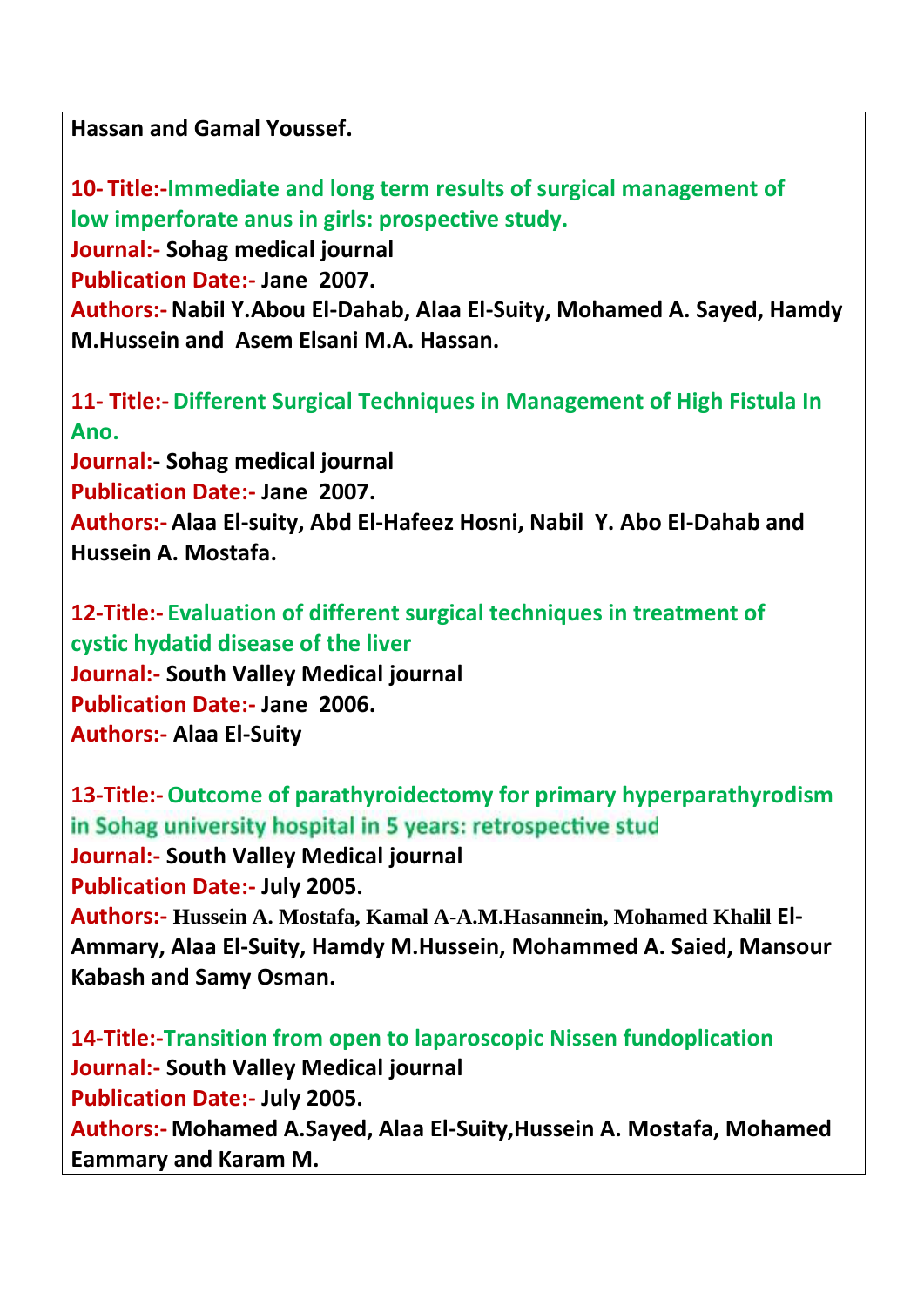**15- Title:-Recurrent pleomorphic adenomas of the parotid glands: approaches, hazards and treatment outcomes. Journal:- South Valley Medical journal Publication Date:- July 2005. Authors:- Alaa El-Suity**

**16- Title:**-**Diverticular disease: is it an underestimated problem in our locality?**

**Journal:- The Egyptian journal of surgery.**

**Publication Date:- October 2004.**

**Authors:- Hamdy M. Hussein, Amr M. Thabet, Mohamed Kalil El Amary, Hussein A. Mostafa, Alaa El-Suity, Kamal Abd-El All, Samy Osman, Eman S. Mohamed and Mohamed Tharwat.**

**17- Title:-Soft tissue sarcoma in children: clinical behaviour, outcome and management.**

**Journal:- South Valley Medical journal Publication Date:- July 2004. Authors:- Alaa El-Suity and Ali Abd El-Rahman**

**18-Title:-Necrotizing fasciitis: a key of early diagnosis and treatment. Journal:- South Valley Medical journal Publication Date:- July 2002. Authors:- Alaa El-suity**

**19- Title:-Is eradication of helicobacter pylori prevents recurrence of ulcer after simple closure of duodenal ulcer perforation? Journal:- The Egyptian journal of surgery. Publication Date:- July 2002. Authors:- Mohamed Abd El-Naiem, Abd El-Hafeez Housny, Alaa El-Suity, Hamdy Hussein,Nabil Abo El-Dahab,Hussein El-Shareif,Ahmed Hassan , Eyman Abo-Deef.**

**20-Title:- Abdominoplasty in obese patients as an alternative approach in**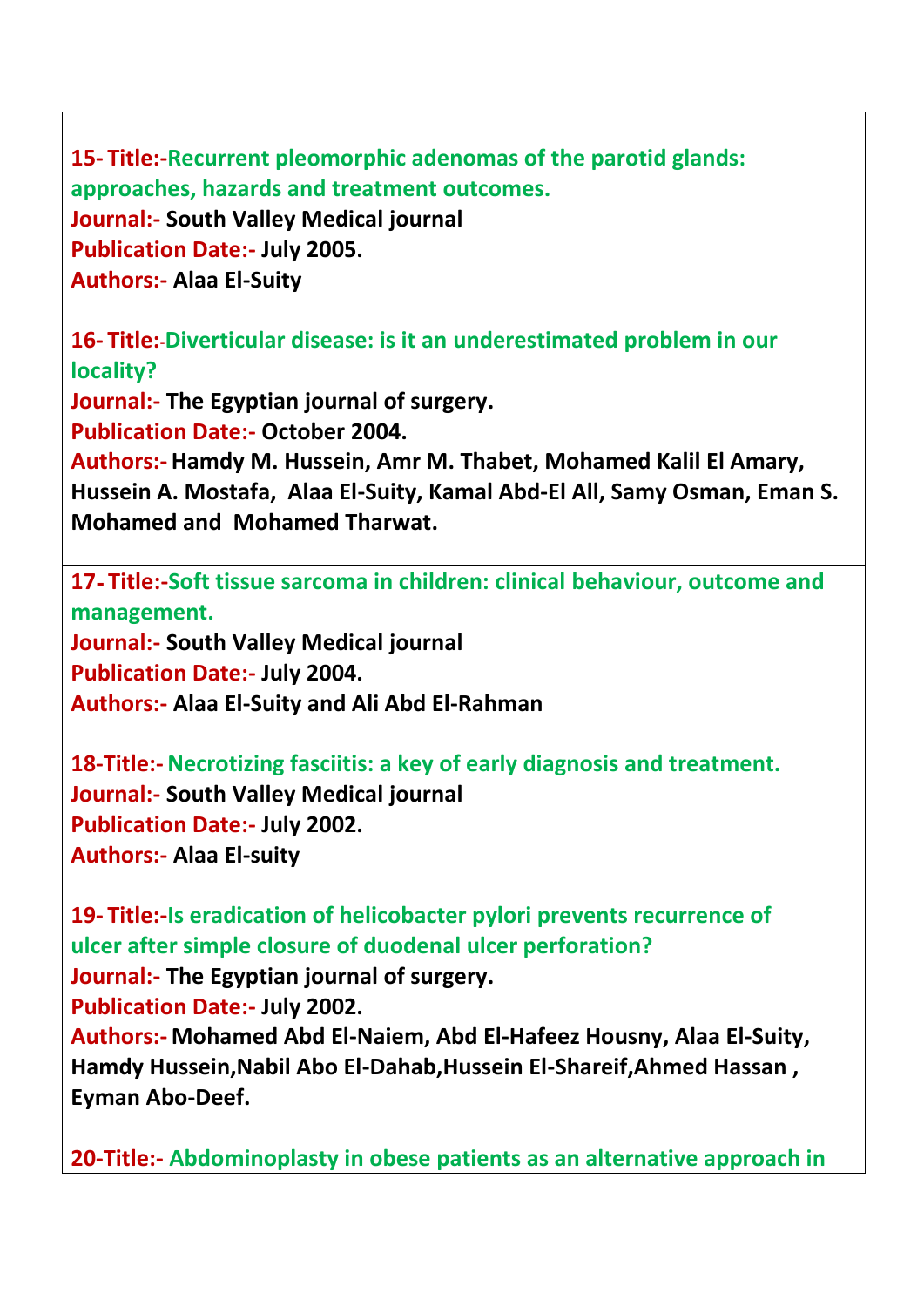**midline hernia repair. Journal:- South Valley Medical journal Publication Date:- July 2002. Authors:- Alaa H.El-Suity, Samy M. Osman, Mansour Kabash, , Nabil Y.Abu- Eldahab and Abd El -Hafeez Hosny.**

**21- Title:-Retrospective & prospective management of liver cysts in Sohag university.**

**Journal:- South Valley Medical journal Publication Date:- July 2002. Authors:- Alaa El-Suity**

**22-Title:**- **Primary gastrointestinal tract lymphoma: management and outcome. Journal:- The Egyptian journal of surgery Publication Date:- October 2001. Authors:- Samy Osman, Mansour M Kabash, Hamdy Hussien, Mohamed A Sayed, Alaa-Eldin H.Elsuity, Nabil Y Abouldahab , Ali Abd El-Rahman Abd- Allah, Ashraf Ziedan, Etemad H.Yassien.**

**23- Title:-Management outcomes of anorectal injuries in children: is primary colostomy mandatory? Journal:- South Valley Medical Journal. Publication Date:- July 2001. Authors:-Nabil Y. Abou El Dahab, Alaa H. El-Suity, , Samy M.Osman, and Abd El Hafeez Hosny.**

**24-Title:**- **Management outcomes in blunt abdominal trauma in children: a prospective study. Journal:- South Valley Medical Journal.**

**Publication Date:- June 2000.**

**Authors:-Nabil Y. Abou El Dahab, Alaa H. El-Suity, Mohamed Kh. El Amary, Samy M.Osman, Mansour M.Kabash and Abd El Hafeez Hosny.**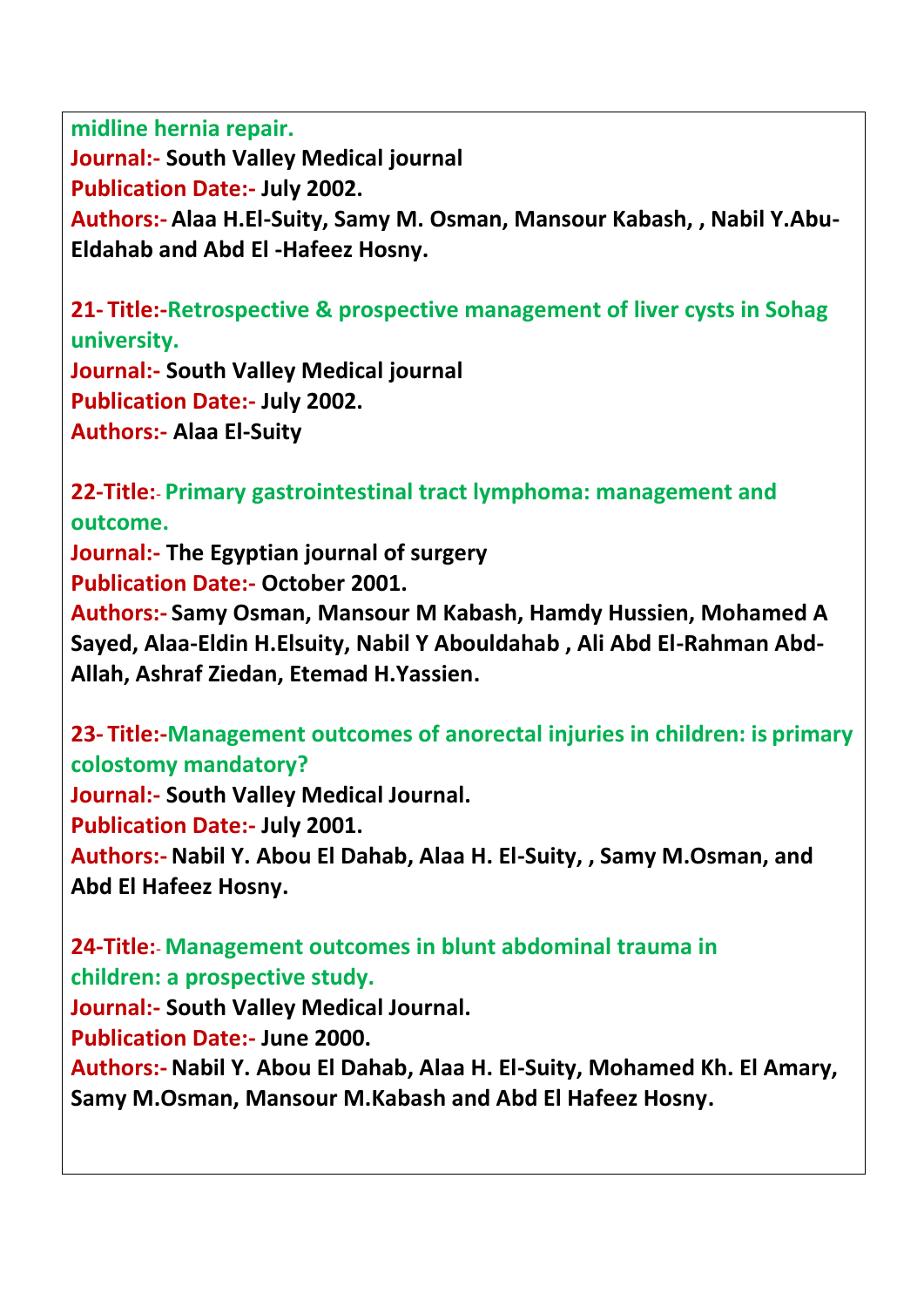**25-Title:- The diagnostic accuracy of modified Alvarado score in acute appendicitis.**

**Journal:- South Valley Medical Journal.**

**Publication Date:- July 1999.**

**Authors:- Alaa H.El-Suity, Mansour M.Kabash, Mohamed K. Elammari, Nabil Y.Abu-Eldahab and Mohamed H.Galal.**

**Scientific Supervision on Thesis and Essay for Master and M.D Degree:-**

- **1. Title:-Biofilm Formation and antimicrobial resistance pattern of staphylococcus aureus isolated from infected wounds.**
- **Microbiology and Immunology Department, Sohag Faculty of Medicine, Sohag University**
- **Type of Supervision:- Chief Supervisor**
- **Registration Date:- April 2014**
- **Grants Date:- October 2018**
- **Degree:-M.D.**
- **2. Title:- Six-month follow up of fissurectomy with or without anoplasty for chronic anal fissure: low recurrence rate and no effect on continence.**
- **General Surgery Department, Sohag Faculty of Medicine, Sohag University**
- **Type of Supervision:- Chief Supervisor**
- **Registration Date:- April 2015**
- **Grants Date:- April 2018**
- **Degree:-Master.**
- **3. Title:-Abdominal Wall Tumors: A Retrospective and Prospective Study.**
- **General Surgery Department, Sohag Faculty of Medicine, Sohag University**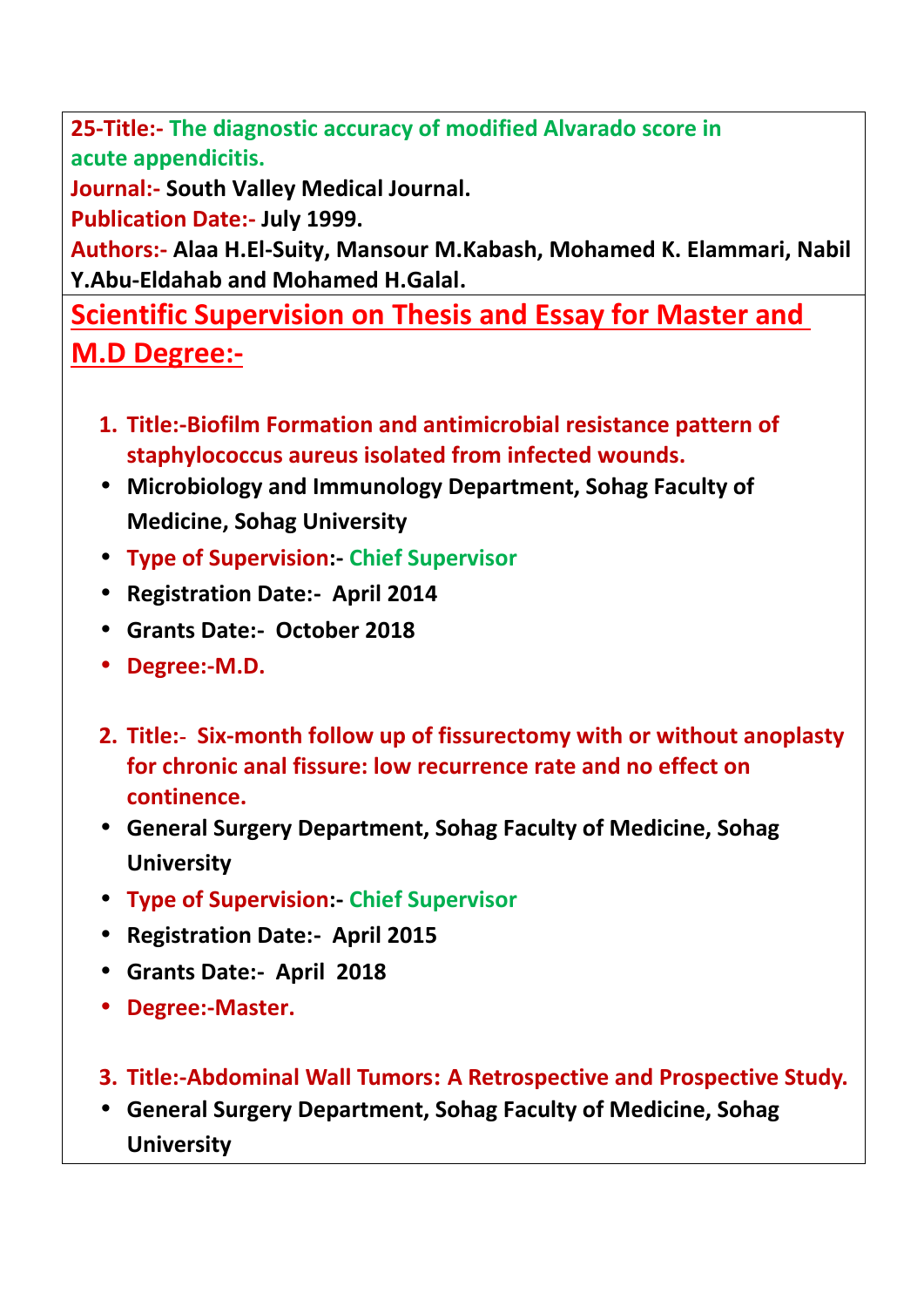- **Type of Supervision:- Chief Supervisor**
- **Registration Date:- April 2015**
- **Grants Date:- October 2017**
- **Degree:-Master.**
- **4. Title:- FUNCTIONAL OUTCOME OF FREE FLAP TRANSFER IN RECONSTRUCION OF THE HEAD AND NECK AFTER ABLATIVE SURGERY**
- **General Surgery Department, Sohag Faculty of Medicine, Sohag University**
- **Type of Supervision:- Chief Supervisor**
- **Registration Date:- February 2011**
- **Grants Date:- November 2015**
- **Degree:-M.D.**
- **5. Title:- Potential invasive role of beta catenin in breast cancer**
- **Pathology Department, Sohag Faculty of Medicine, Sohag University**
- **Type of Supervision:- Participate Supervisor**
- **Registration Date:- December 2012**
- **Grants Date:- November 2015**
- **Degree:-M.D.**
- **6. Title:- Evaluation of prognostic factors in patients with acute pancreatitis "prospective randomized study".**
- **General Surgery Department, Sohag Faculty of Medicine, Sohag University**
- **Type of Supervision:- Chief Supervisor**
- **Registration Date:- June2014**
- **Grants Date:- July 2015**
- **Degree:-Master.**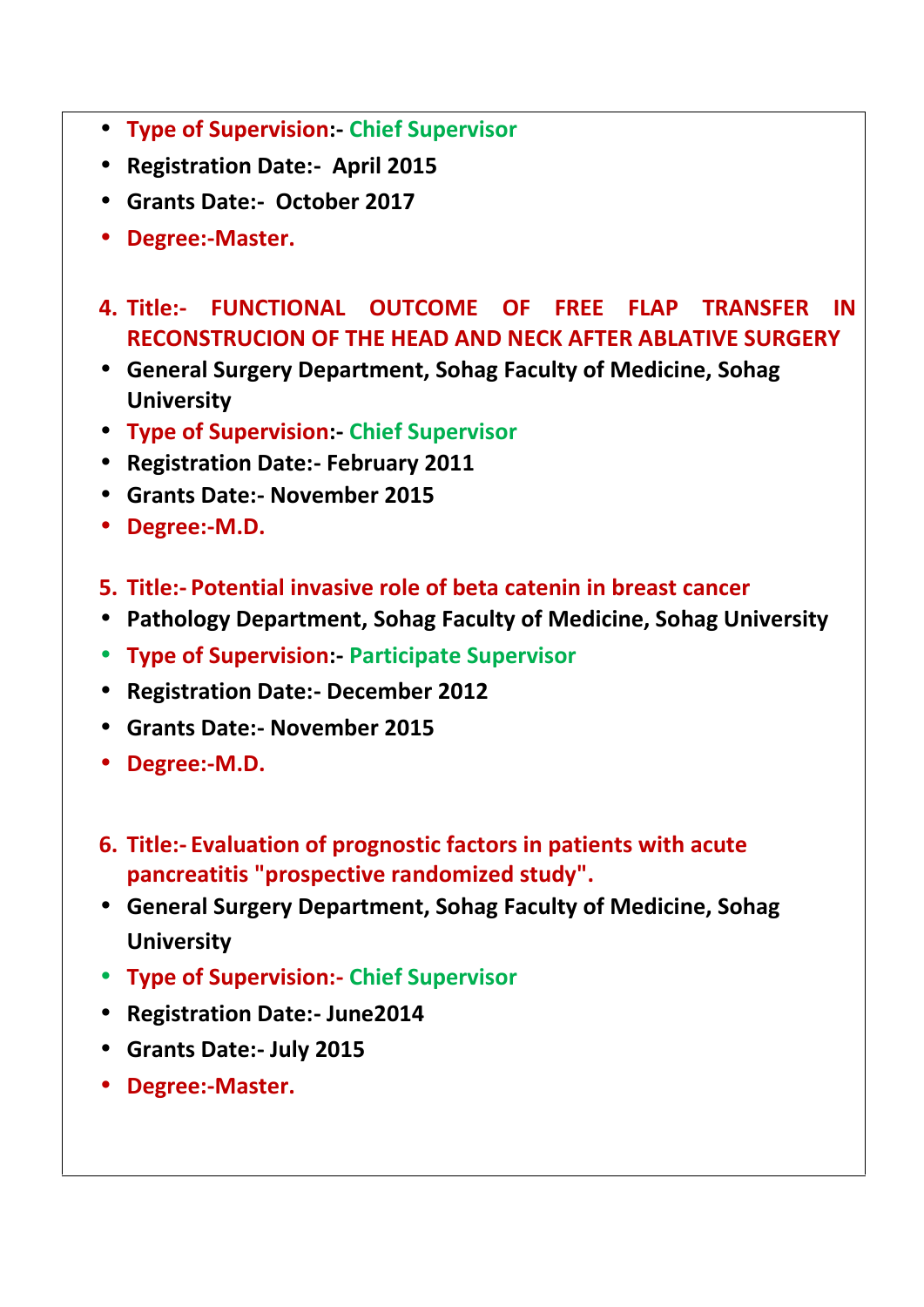- **7. Title:- Significance of immunoregulatory T cells in different stages of breast cancer**
- **Microbiology and Immunology Department, Sohag Faculty of Medicine, Sohag University**
- **Type of Supervision:- Chief Supervisor**
- **Registration Date:- September 2013**
- **Grants Date:- November 2014**
- **Degree:-Master.**
- **8. Title:- Evaluation and ranking of risk factors for post ERCP pancreatitis in patients with obstructive jaundice.**
- **General Surgery Department, Sohag Faculty of Medicine, Sohag University**
- **Type of Supervision:- Chief Supervisor**
- **Registration Date:- February 2010**
- **Grants Date:- November 2013**
- **Degree:-M.D.**
- **9. Title:- Management of pancreatic cancer.**
- **General Surgery Department, Sohag Faculty of Medicine, Sohag University**
- **Type of Supervision:- Chief Supervisor**
- **Registration Date:- November 2009**
- **Grants Date:- November 2013**
- **Degree:-Master.**
- **10. Title:- Cleft lip and palate: ten years experience of plastic and reconstructive surgery department, Sohag university hospital**
- **Plastic Surgery Department, Sohag Faculty of Medicine, Sohag University**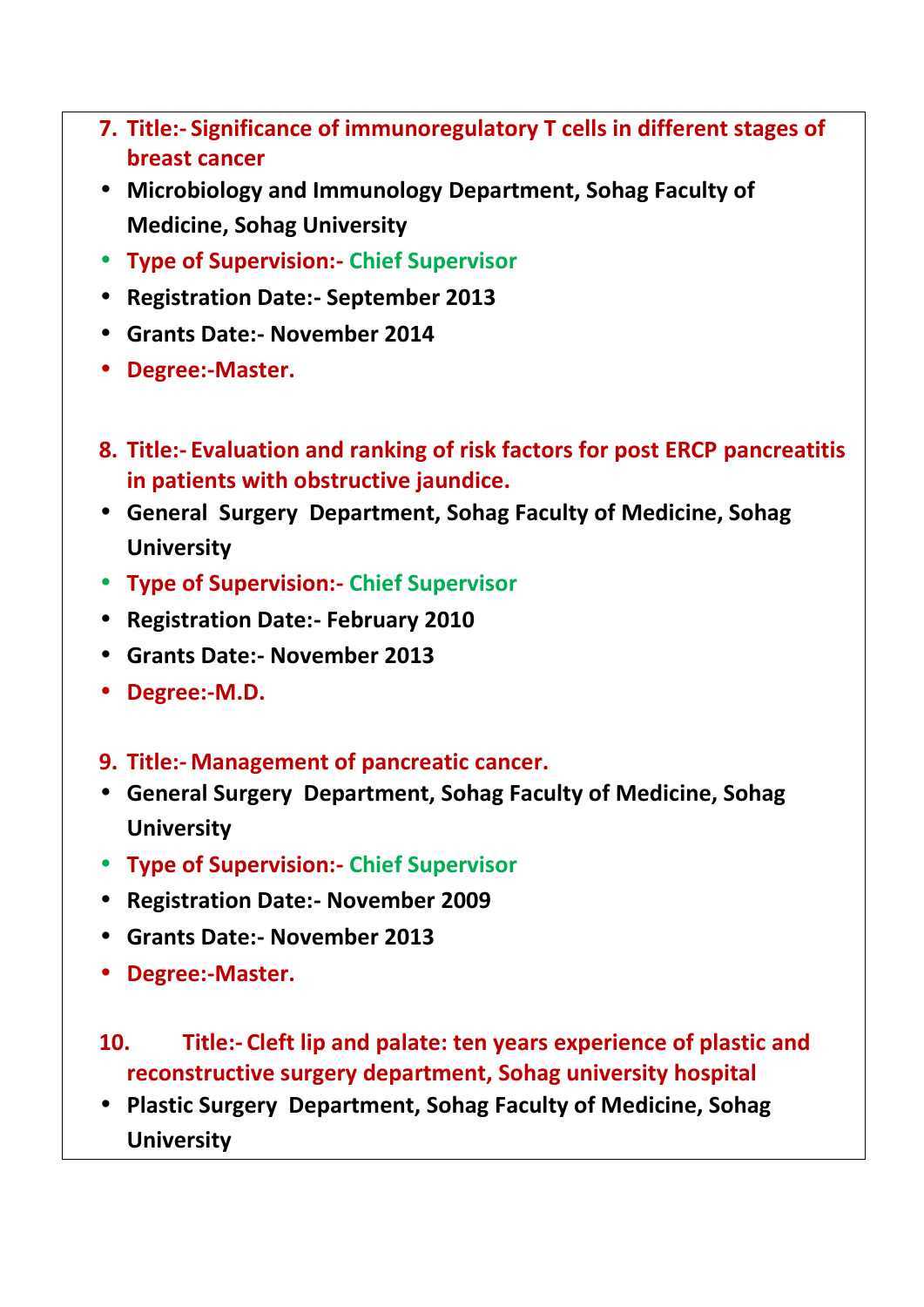- **Type of Supervision:- Chief Supervisor**
- **Registration Date:- October 2011**
- **Grants Date:- October 2013**
- **Degree:-Master.**
- **11. Title:- Different modalities for prevention and treatment of seroma after mastectomy operation.**
- **General Surgery Department, Sohag Faculty of Medicine, Sohag University**
- **Type of Supervision:- Chief Supervisor**
- **Registration Date:- September 2010**
- **Grants Date:- October 2013**
- **Degree:-Master.**
- **12. Title:- Pancreaticoduodenectomy outcomes.**
- **General Surgery Department, Sohag Faculty of Medicine, Sohag University**
- **Type of Supervision:- Chief Supervisor**
- **Registration Date:- April 2010**
- **Grants Date:- April 2012**
- **Degree:-Master.**
- **13. Title: Impact of different surgery modalities to correct class III jaw deformities on the pharyngeal airway space**
- **Kyoto-Japan University**
- **Maxillofacial Surgery Department, Sohag Faculty of Medicine, Sohag University**
- **Type of Supervision:- Chief Supervisor**
- **Registration Date:- October 2008**
- **Grants Date:- April 2012**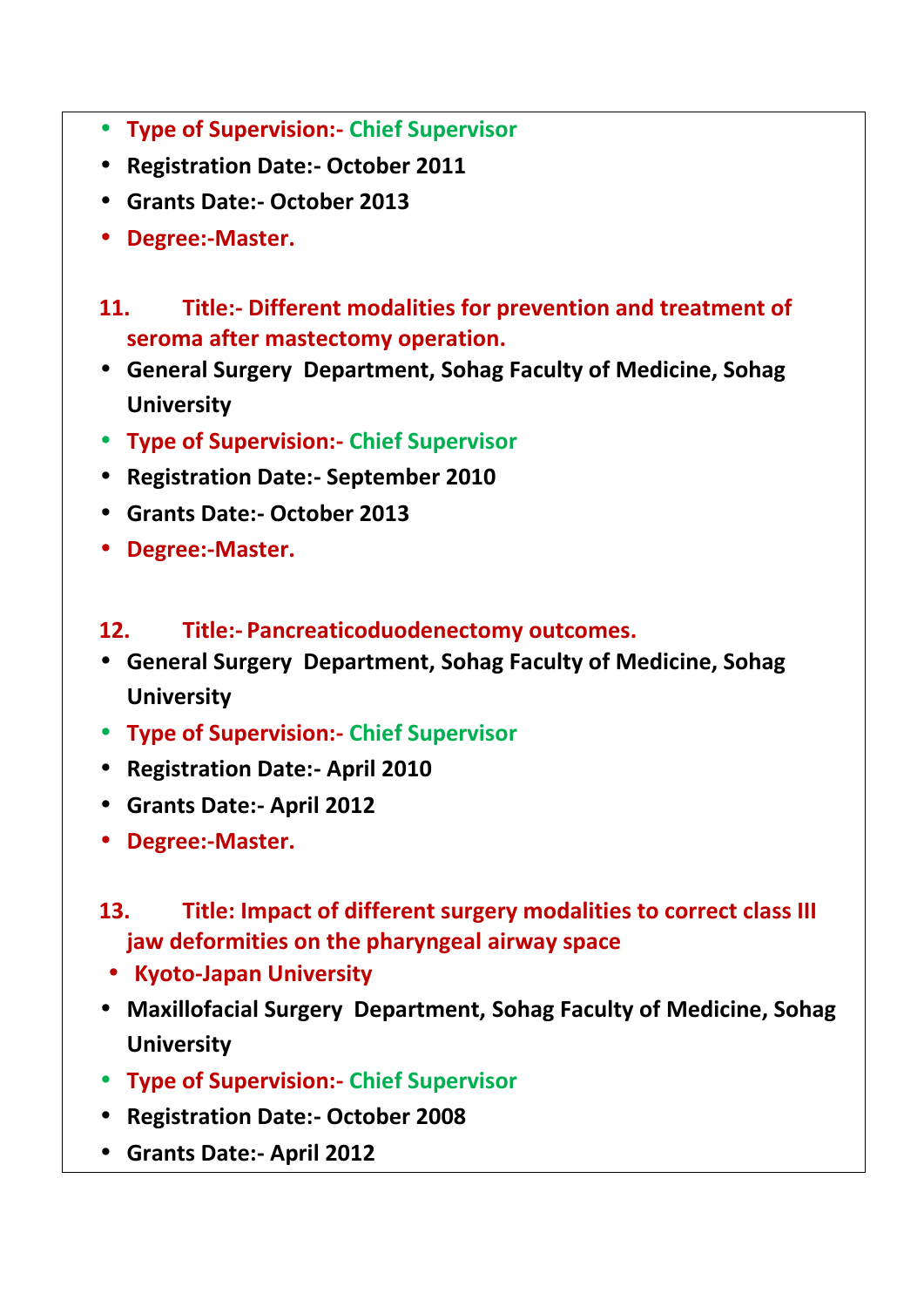#### **Degree:- M.D.**

- **14. Title:- Road traffic accidents in Sohag governorate.**
- **General Surgery Department, Sohag Faculty of Medicine, Sohag University**
- **Type of Supervision:- Chief Supervisor**
- **Registration Date:- April 2008**
- **Grants Date:- April 2010**
- **Degree:- Master.**

## **15- Title:- Ultrasonographic guided percutaneous drainage of liver abscess.**

- **Radiology Department, Sohag Faculty of Medicine, Sohag University**
- **Type of Supervision:- Participate Supervisor**
- **Registration Date:- October 2007.**
- **Grants Date:- October 2008.**
- **Degree:- Master.**

#### **16- Title:- Acute intestinal ischaemia**

- **General Surgery Department, Sohag Faculty of Medicine, Sohag University**
- **Type of Supervision:- Chief Supervisor**
- **Registration Date:- October 2006.**
- **Grants Date:- October 2009.**
- **Degree:-Master.**
- **17- Title:- Post operative jaundice after biliary surgery**
	- **General Surgery Department, Sohag Faculty of Medicine, Sohag University**
	- **Type of Supervision:- Chief Supervisor**
	- **Registration Date:- April 2007.**
	- **Grants Date:- April 2009.**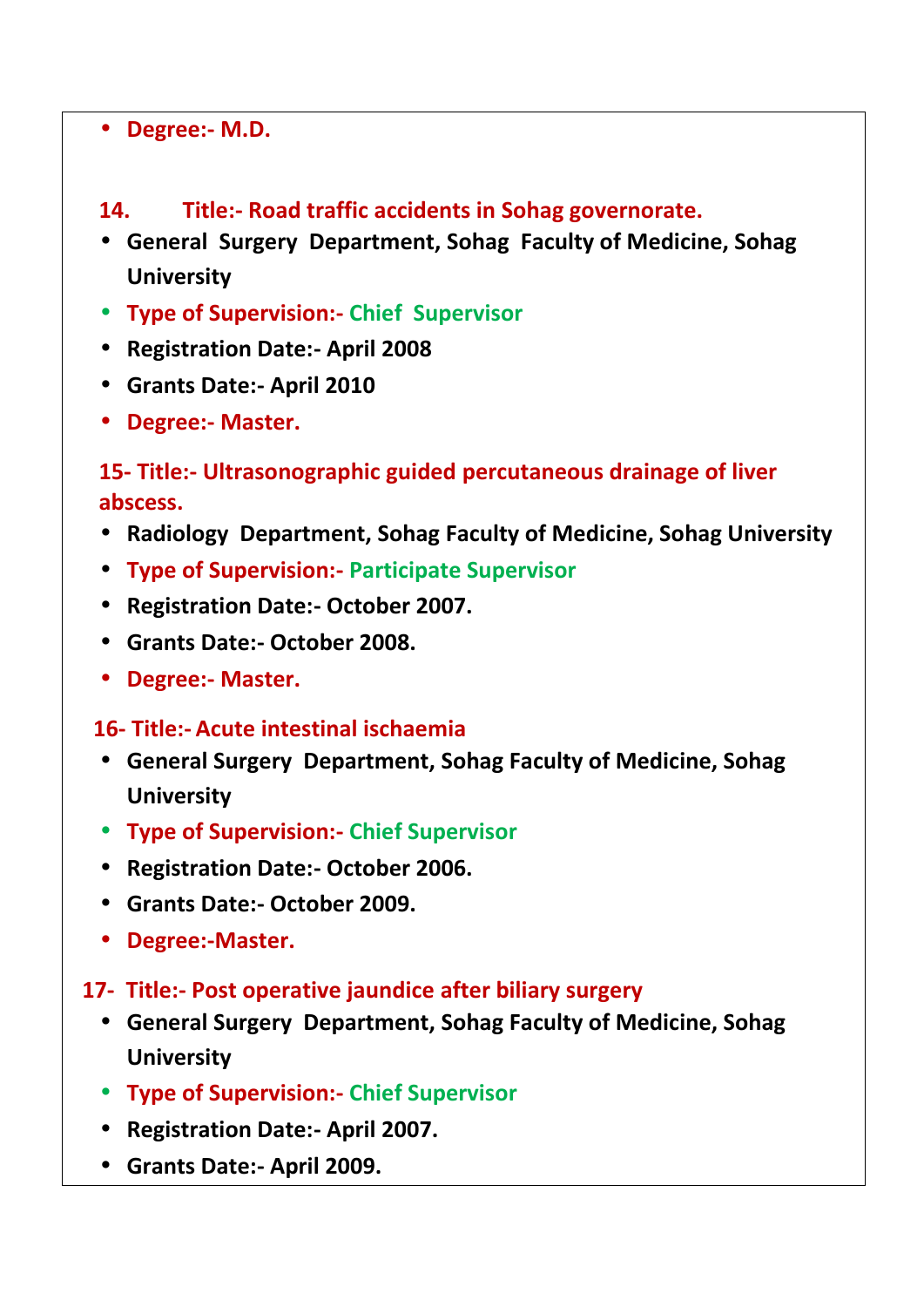#### **Degree:-Master.**

## **18- Title:- Role of color duplex ultrasound in assessment of the lower limb arteries in patients with diabetic foot.**

- **Radiology Department, Sohag Faculty of Medicine, Sohag University**
- **Type of Supervision:- Participate Supervisor**
- **Registration Date:- April 2007.**
- **Grants Date:- April 2009.**
- **Degree:-Master.**

### **19-Title:- Blunt abdominal trauma.**

- **General Surgery Department, Sohag Faculty of Medicine, Sohag University**
- **Type of Supervision:- Participate Supervisor**
- **Registration Date:- April 2007.**
- **Grants Date:- April 2009.**
- **Degree:-Master.**
- **20- Title:- Different diagnostic profiles of primary brain tumors.**
	- **Neurosurgery Department, Sohag Faculty of Medicine, Sohag University**
	- **Type of Supervision:- Chief Supervisor**
	- **Registration Date:- October 2006.**
	- **Grants Date:- October 2008.**
	- **Degree:-Master.**

### **21- Title:- Management of intracranial meningioma, local experience in Sohag university hospital.**

- **Neurosurgery Department, Sohag Faculty of Medicine, Sohag University**
- **Type of Supervision:- Chief Supervisor**
- **Registration Date:- April 2005.**
- **Grants Date:- October 2007.**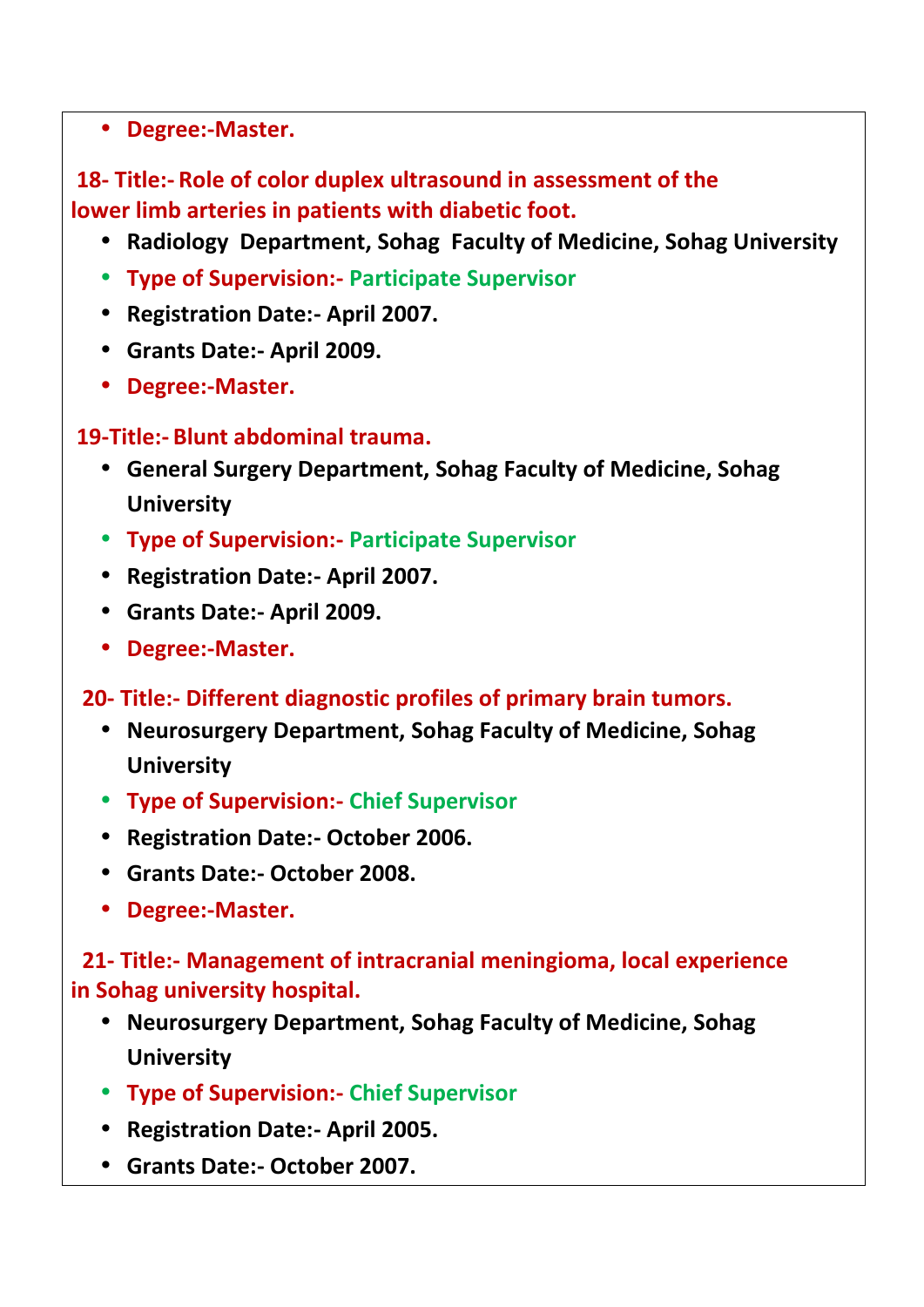**Degree:-Master.**

**22-Title:- Laparscopic fundoplication as a treatment of gastroesophageal reflux disease in children with atypical manifestations.**

- **General Surgery Department, Sohag Faculty of Medicine, Sohag University**
- **Type of Supervision:- Participate Supervisor**
- **Registration Date:- April 2004.**
- **Grants Date:- April 2007.**
- **Degree:-M.D.**

**23-Title:- Role of diagnostic laparoscopy in abdominal disorders.**

- **General Surgery Department, Sohag Faculty of Medicine, Sohag University**
- **Type of Supervision:- Participate Supervisor**
- **Registration Date:- October 2003.**
- **Grants Date:- October 2006.**
- **Degree:-M.D.**

**24-Title:- Evaluation of different surgical reconstructive procedures of orofacial tumors**

- **General Surgery Department, Sohag Faculty of Medicine, Sohag University**
- **Type of Supervision:- Chief Supervisor**
- **Registration Date:- April 2004.**
- **Grants Date:- April 2006.**
- **Degree:-Master.**

**25-Title:- Different surgical techniques in managment of high peri- anal fistula: comparative study.**

- **General Surgery Department, Sohag Faculty of Medicine, Sohag University**
- **Type of Supervision:- Participate Supervisor**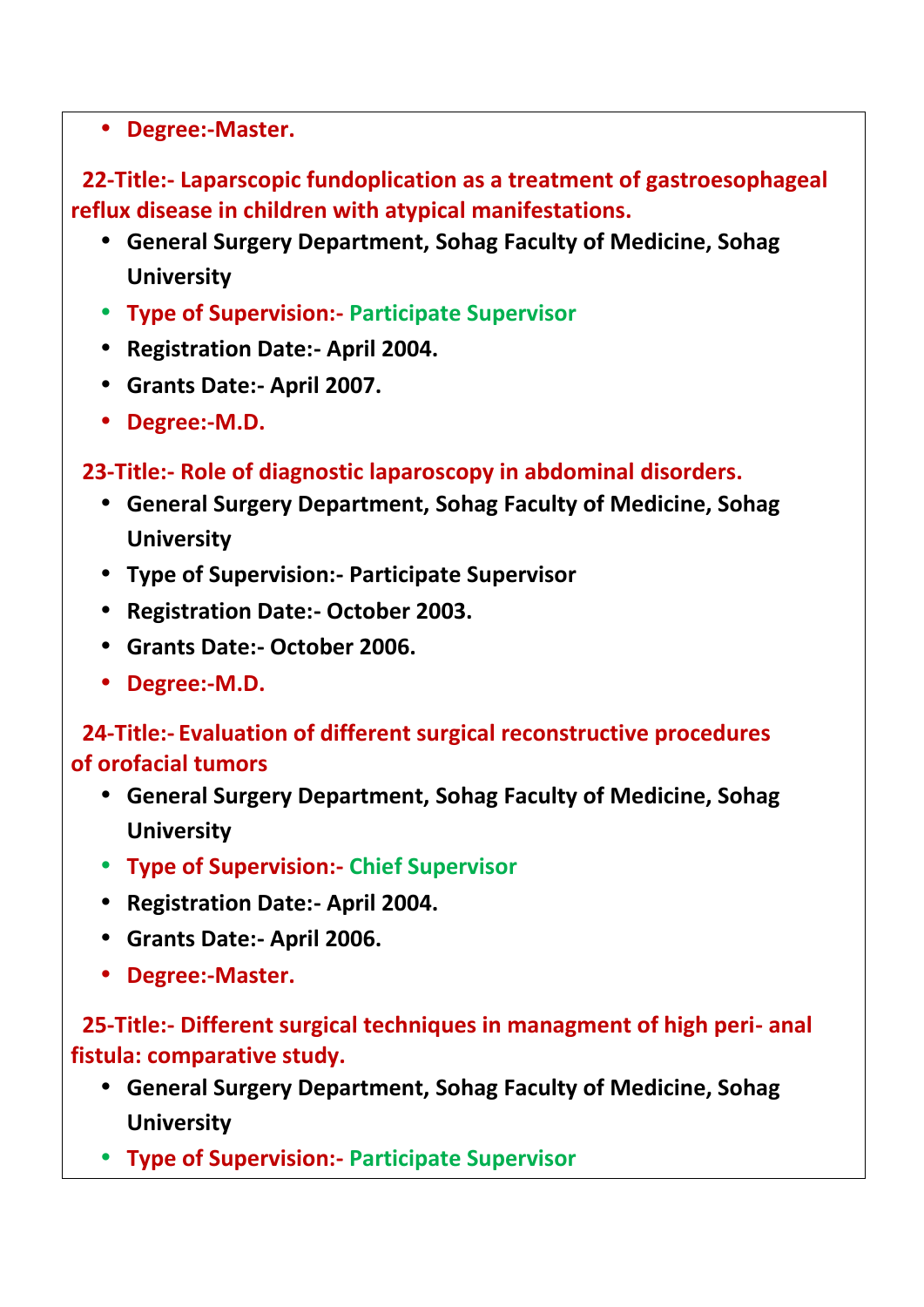- **Registration Date:- April 2003.**
- **Grants Date:- April 2006.**
- **Degree:-M.D.**

**26-Title:- Parathyroid adenoma.**

- **General Surgery Department, Sohag Faculty of Medicine, Sohag University**
- **Type of Supervision:- Participate Supervisor**
- **Registration Date:- April 2004.**
- **Grants Date:- April 2006.**
- **Degree:-Master.**

**27-Title:- Comparison between clinical, modified Alvarado score system and laparoscopy in diagnosis of acute appendicitis.**

- **General Surgery Department, Sohag Faculty of Medicine, Sohag University**
- **Type of Supervision:- Participate Supervisor**
- **Registration Date:- April 1998.**
- **Grants Date:- October 2000.**
- **Degree:-Master.**

**Arbitration and Evaluation of Scientific Thesis:-**

**1-Title:- Evaluation of prognostic factors in patients with acute pancreatitis "prospective randomized study"**

- **Sohag Faculty of Medicine, Sohag University.**
- **Specialty: General surgery**
- **Date:- June 2015.**

**2-Title:- Surgical treatment of pilonidal disease: primary excision and closure versus flap reconstruction after excision.**

- **Sohag Faculty of Medicine, Sohag University.**
- **Specialty: General surgery**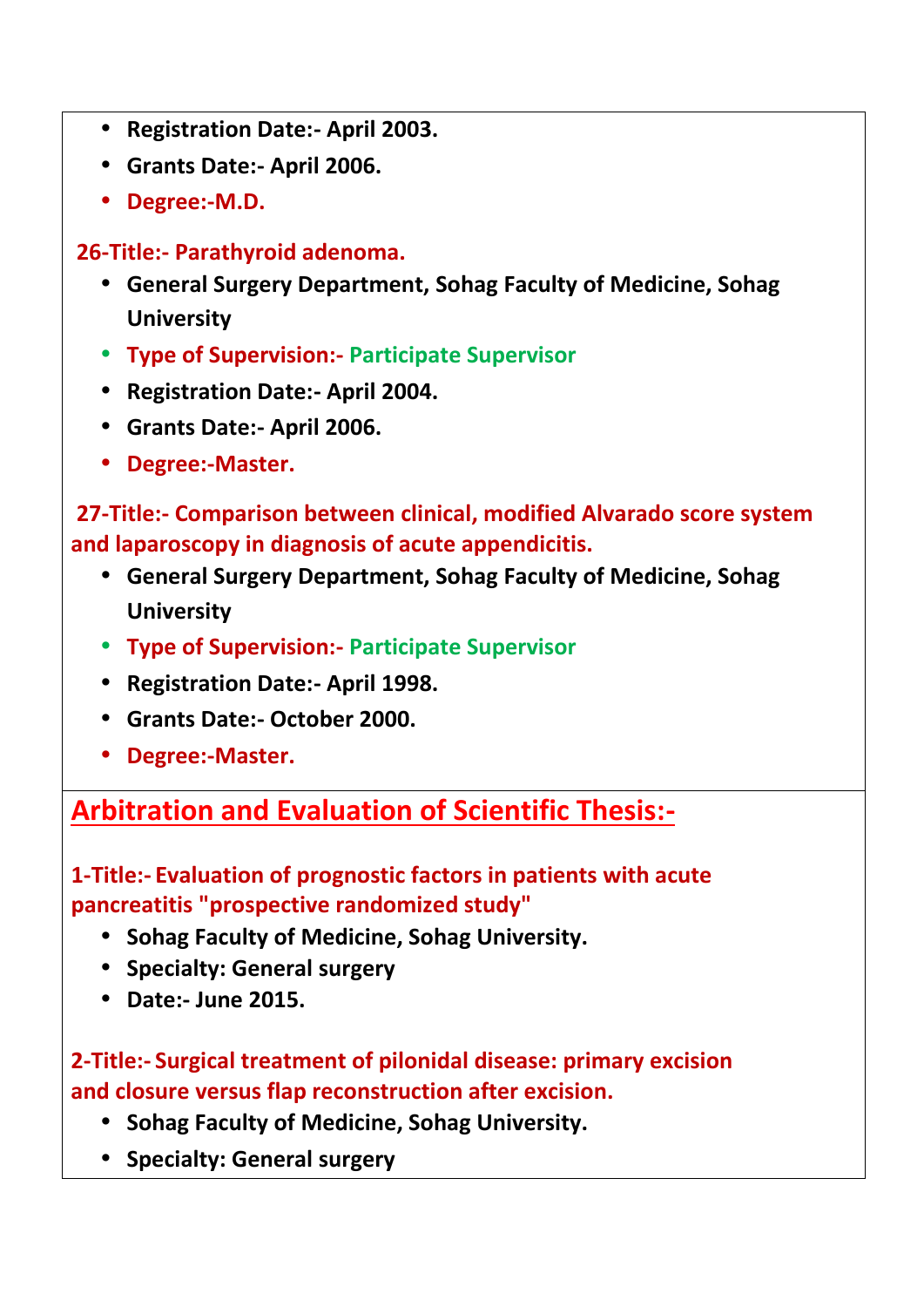**Date:- April 2015.**

**3- Title:- Resection with end to end anastomosis versus anastomosis with enteroplasty in the treatment of jejuno-ileal atresia in neonates: a prospective comparative study.**

- **Sohag Faculty of Medicine, Sohag University.**
- **Specialty: General surgery**
- **Sub-Specialty:- Pediatric Surgery.**
- **Date:- April 2015.**
- **4- Title:-Onlay versus sublay mesh implantation for ventral hernias.**
	- **SohagFaculty of Medicine, Sohag University.**
	- **•** Specialty: General surgery
	- **Date:- April 2015.**

## **5-Title:- Laparoscopic trans-abdominal pre-peritoneal repair of recurrent inguinal hernia after open repair.**

- **Al-Azhar Faculty of Medicine, Al-Azhar University.**
- **Specialty: General surgery**
- **Date:- April 2015.**

#### **6-Title:- Laparoscopic exploration of the common bile duct.**

- **Sohag Faculty of Medicine, Sohag University.**
- **Specialty: General surgery**
- **Date:- April 2015.**

## **7- Title:- Esophageal perforation**

- **Al-Azhar Faculty of Medicine, Al-Azhar University.**
- **Specialty: General surgery**
- **Date:- October 2014.**
- **8- Title:- Evaluation of laparoscopic splenectomy.**
	- **Sohag Faculty of Medicine, Sohag University.**
	- **Specialty: General surgery**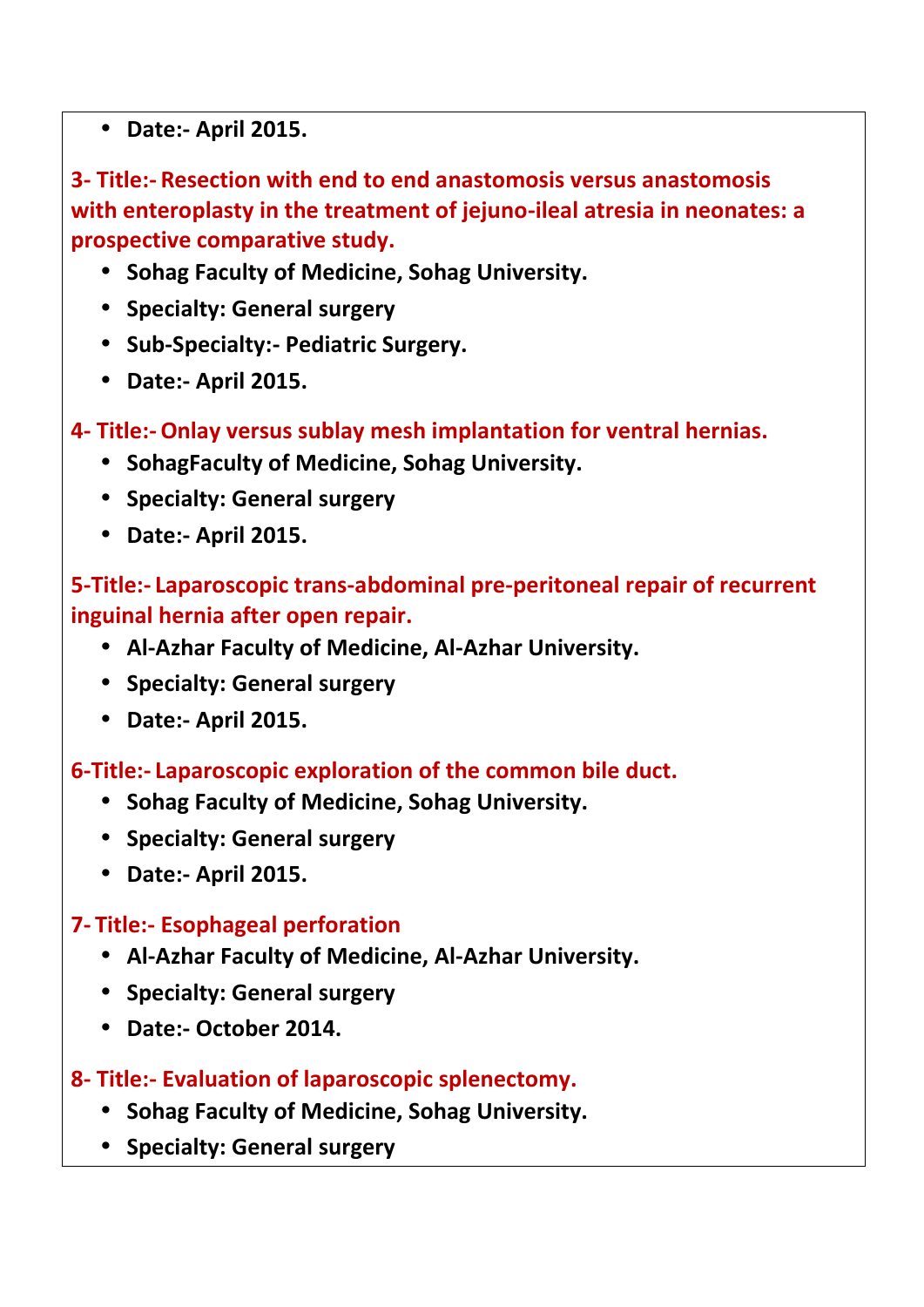- **Sub-Specialty:-Laporoscopic Surgery.**
- **Date:- April 2014.**

**9- Title:-Total extrathyroidectomy versus subtotal thyroidectomy in non malignant goiter.**

- **Assiut Faculty of Medicine, Assiut University.**
- **Specialty: General surgery**
- **Sub-Specialty:-Surgical Oncology**
- **Date:- April 2014.**

**10-Title:-Use of lightweight composite polypropylene mesh in management of ingunal hernia.**

- **Al-Azhar Faculty of Medicine, Al-Azhar University.**
- **Specialty: General surgery**
- **Date:- October 2013**

**11-Title:- Conservation surgery in the treatment of breast cancer.**

- **Sohag Faculty of Medicine, Sohag University.**
- **Specialty: General surgery**
- **Sub-Specialty:-Surgical Oncology**
- **Date:- October 2013**

## **12-Title:-New updates in diagnosis and management of gastrointestinal stromal tumors.**

- **Assiut Faculty of Medicine, Assiut University.**
- **•** Specialty: General surgery
- **Date:- October 2013.**

**13-Title:- Inguinal hernia repair procedures: Bassini, Shouldice, Lichnestein (tension free) and Desardo (mesh free, recurrence free, tension free)**

- **Assiut Faculty of Medicine, Assiut University.**
- **Specialty: General surgery**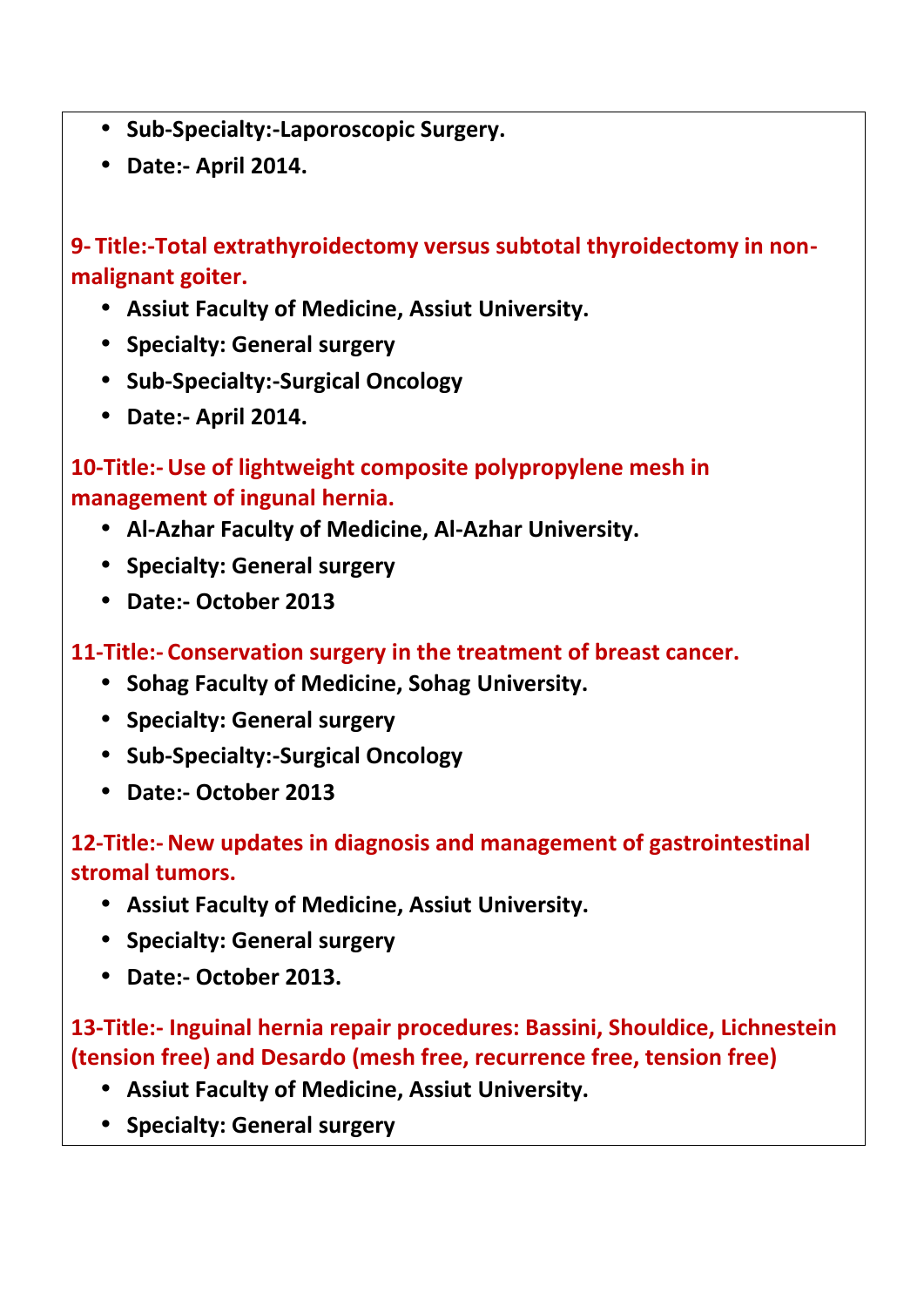**Date:- October 2013.**

## **14-Title:- Different modalities of laparoscopic management of intra abdominal testis in children.**

- **Al-Azhar Faculty of Medicine, Al-Azhar University.**
- **Specialty: General surgery**
- **Date:- April 2013.**

**15-Title:-Update management of pancreatic cystic lesions.**

- **Assiut Faculty of Medicine, Assiut University.**
- **Specialty: General surgery**
- **Date:- April 2013.**

### **16-Title:- Cancer immunotherapy.**

- **Al-Azhar Faculty of Medicine, Assiut, Al-Azhar University.**
- **Specialty: General surgery**
- **Sub-Specialty:- Surgical Oncology**
- **Date:- Jane 2013.**

## **17-Title:- Pediatric cervical lymphadenopathy.**

- **Al-Azhar Faculty of Medicine, Assiut, Al-Azhar University.**
- **Specialty: General surgery**
- **Sub-Specialty:- Pediatric Surgery.**
- **Date:- Jane 2013.**

## **18- Title:**- **Complications of esophageal resection.**

- **Al-Azhar Faculty of Medicine, Assiut, Al-Azhar University.**
- **Specialty: General surgery**
- **Date:- Jane 2013.**

## **19-Date:- Nanotechnology-Hopes and hypes.**

- **Al-Azhar Faculty of Medicine, Assiut, Al-Azhar University.**
- **Specialty: General surgery**
- **Sub-Specialty:- Surgical Oncology**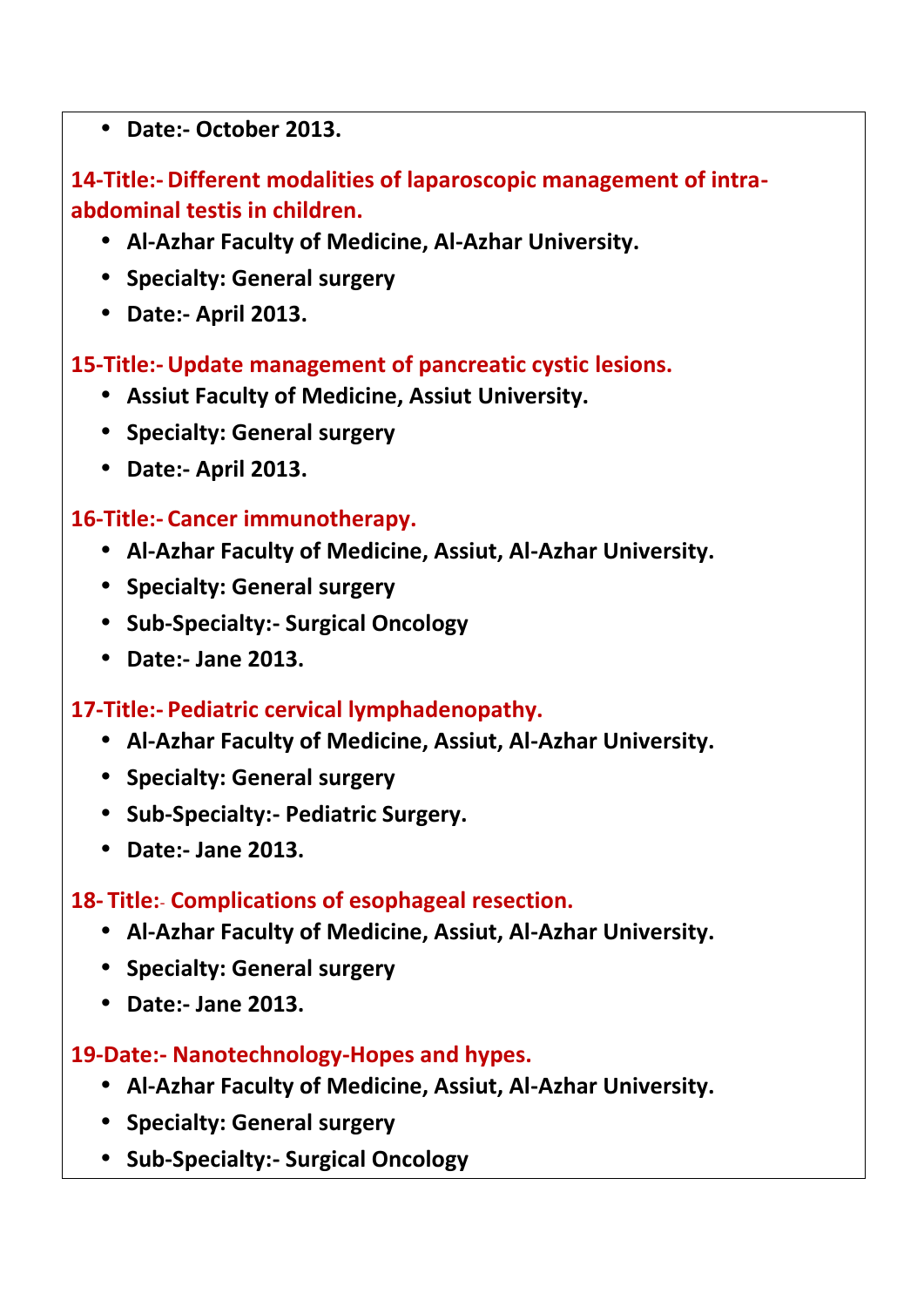**Date:- October 2012.**

## **20-Title:- Gene therapy**

- **Al-Azhar Faculty of Medicine, Assiut, Al-Azhar University.**
- **Specialty: General surgery**
- **Sub-Specialty:- Surgical Oncology**
- **Date:-October 2012.**

### **21-Title:- Comparison between laparoscopic and open Nissen fundoplication in patient with GERD.**

- **Sohag Faculty of Medicine, Sohag University.**
- **Specialty: General surgery**
- **Date:- July 2012.**

### **22-Title:- Treatment outcomes of locally advanced thyroid cancer.**

- **Sohag Faculty of Medicine, Sohag University.**
- **Specialty: General surgery**
- **Date:- June 2012.**

**23-Title:- Impact of different surgery modalities to correct class III jaw deformities on the pharyngeal airway space.**

- **Sohag Faculty of Medicine, Sohag University.**
- **Specialty: General surgery**
- **Sub-Specialty:- Maxillo-Facial Surgery.**
- **Date:- April 2012.**

## **24-Title:-Use of lightweight composite polyprolene mesh in management of incisional hernia: comparative study.**

- **Al-Azhar Faculty of Medicine, Assiut, Al-Azhar University.**
- **Specialty: General surgery**
- **Date:- April 2012.**

#### **25-Title:- Ligasture versus Ultracision haemorroidectomy.**

**Al-Azhar Faculty of Medicine, Assiut, Al-Azhar University.**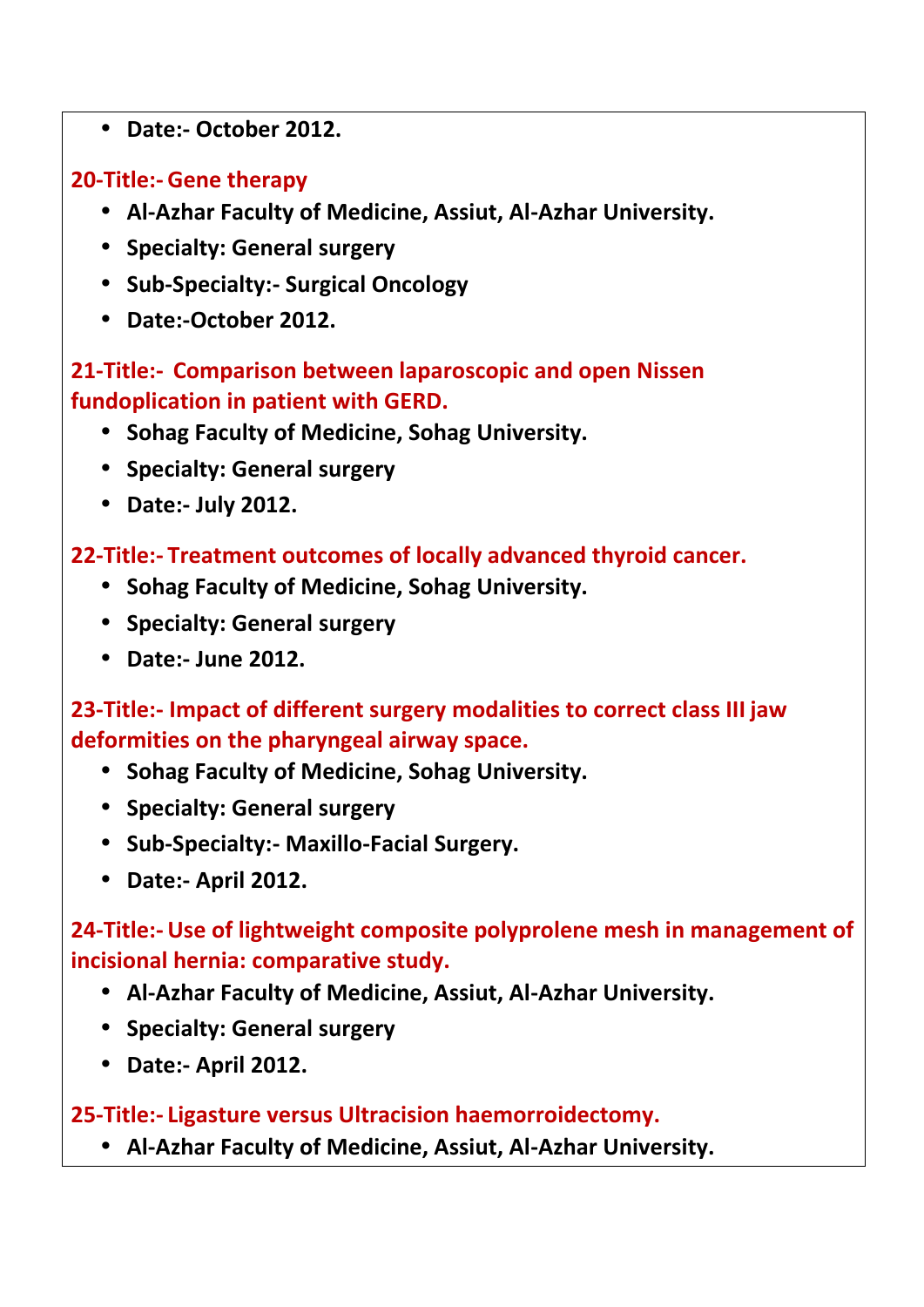- **Specialty: General surgery.**
- **Date:- April 2012.**

**26-Title:- Pancreaticoduodenectomy outcomes.**

- **Sohag Faculty of Medicine, Sohag University.**
- **Specialty: General surgery**
- **Date:- April 2012.**

### **27-Title:- Clinical aspect of stem cells in surgery.**

- **Sohag Faculty of Medicine, Sohag University.**
- **Specialty: General surgery**
- **Date:- April 2012.**

### **28-Title:- Surgery in cirrhotic liver patient.**

- **Assiut Faculty of Medicine, Assiut University.**
- **Specialty: General surgery**
- **Date:- October 2010.**

## **29-Title:-Conservative thyroid surgery (hemi-thyroidectomy) in management of differentiated thyroid carcinoma.**

- **Sohag Faculty of Medicine, Sohag University.**
- **Specialty: General surgery**
- **Sub-Speciality:- Surgical Oncology**
- **Date:- October 2010.**

#### **30- Title:-Darn versus mesh in inguinal hernia repair.**

- **Al-Azhar Faculty of Medicine, Assiut, Al-Azhar University.**
- **•** Specialty: General surgery.
- **Date:- October 2010.**

#### **31-Title:- Robotic surgery.**

- **Al-Azhar Faculty of Medicine, Assiut, Al-Azhar University.**
- **Specialty: General surgery.**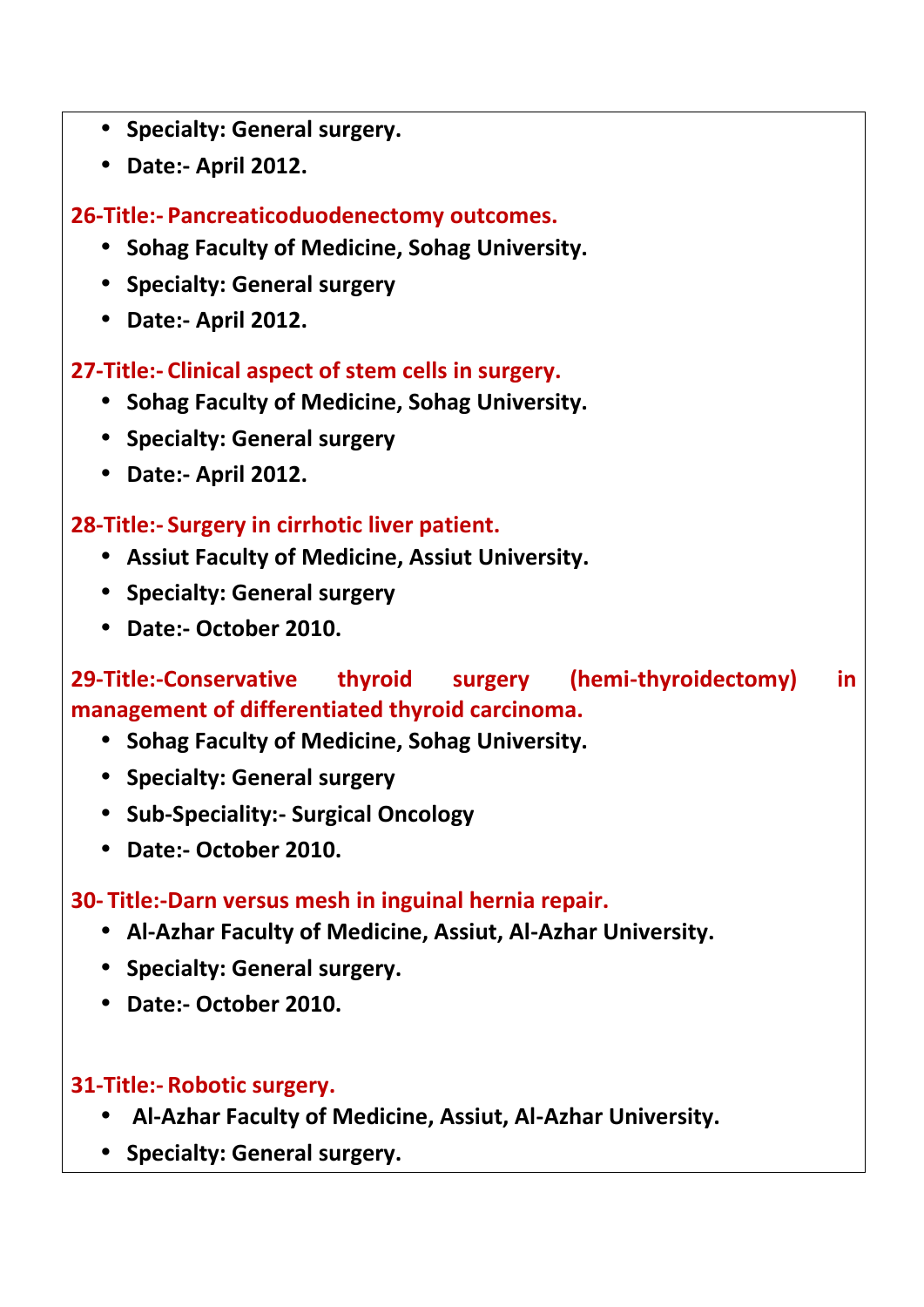**Date:- October 2010.**

**32-Title:- Management of solitary thyroid nodule.**

- **Al-Azhar Faculty of Medicine, Assiut, Al-Azhar University.**
- **Specialty: General surgery.**
- **Date:- October 2010.**

#### **33-Title:- Care of the patient with terminal cancer.**

- **Al-Azhar Faculty of Medicine, Assiut, Al-Azhar University.**
- **Specialty: General surgery.**
- **Sub-Specialty:- Surgical Oncology**
- **Date:- October 2010.**

#### **34- Title:-Post-sternotomy wound infection.**

- **Al-Azhar Faculty of Medicine, Assiut, Al-Azhar University.**
- **Specialty: Cardiothoracic Surgery.**
- **Sub-Specialty:- Cardiothoracic-Surgery.**
- **Date:- April 2010.**

#### **35-Title:- Incidence of cancer in benign nodular goiters.**

- **Al-Azhar Faculty of Medicine, Assiut, Al-Azhar University.**
- **Specialty: General surgery.**
- **Sub-Specialty:- Surgical Oncology**
- **Date:- April 2010.**

#### **36-Title:- Road traffic accidents in Sohag governorate.**

- **Sohag Faculty of Medicine, Sohag University.**
- **•** Specialty: General surgery
- **Date:- April 2010.**

#### **37-Title:- Acute intestinal ischaemia**

- **Sohag Faculty of Medicine, Sohag University.**
- **Specialty: General surgery**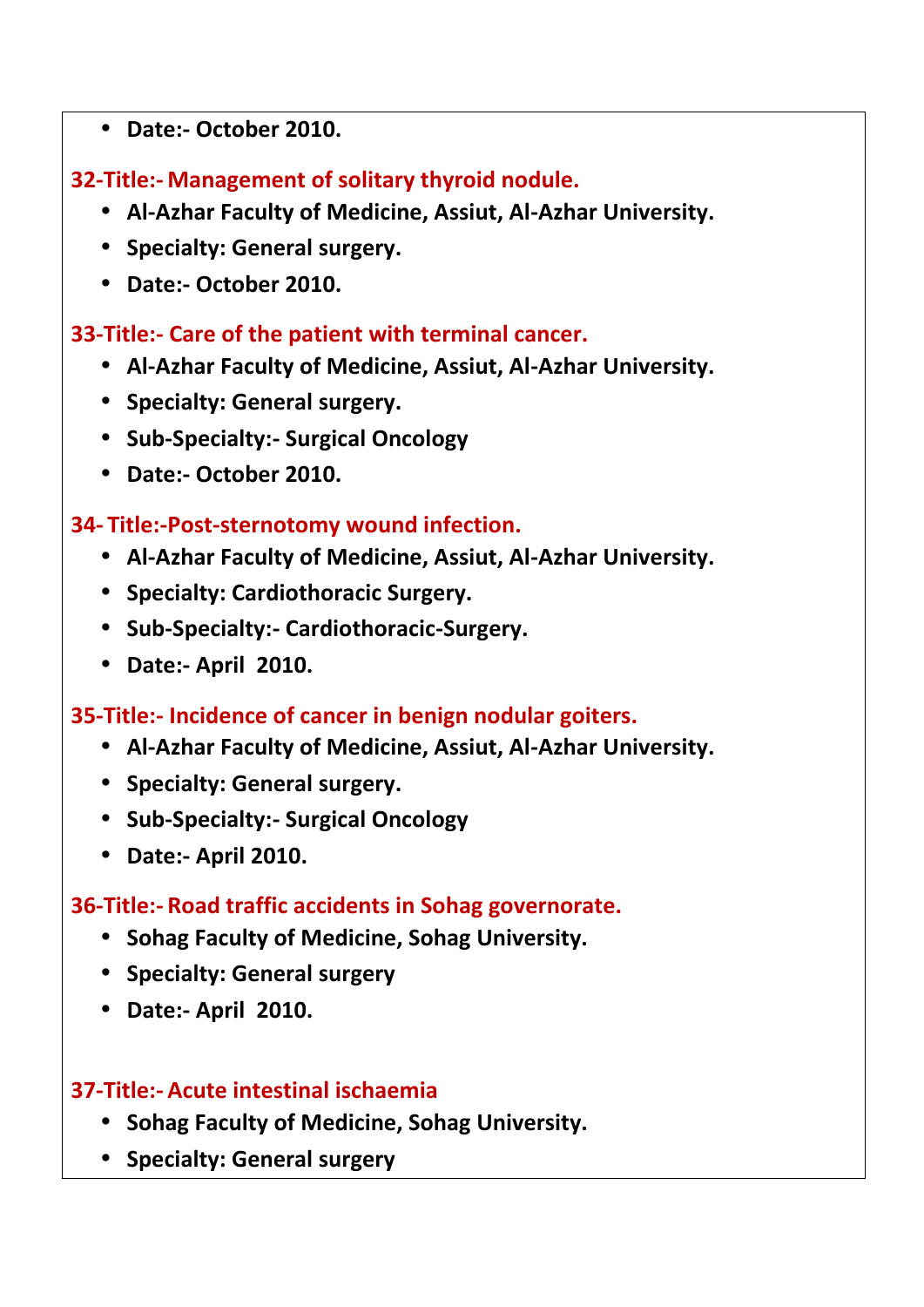**Date:- October 2009.**

## **38-Title:- Ultrasonographic guided percutaneous drainage of liver Abscess.**

- **Sohag Faculty of Medicine, Sohag University.**
- **Specialty: Diagnostic Radiology.**
- **Date:- October 2009.**

## **39-Title:- Blunt abdominal trauma.**

- **Sohag Faculty of Medicine, Sohag University.**
- **Specialty: General surgery**
- **Date:- April 2009.**

## **40-Title:- Role of color duplex ultrasound in assessment of the lower limb arteries in patients with diabetic foot.**

- **Sohag Faculty of Medicine, Sohag University.**
- **Specialty: Diagnostic Radiology.**
- **Date:- April 2009.**

## **41-Title:- Post operative jaundice after biliary surgery**

- **Sohag Faculty of Medicine, Sohag University.**
- **•** Specialty: General surgery
- **Date:- April 2009.**

## **42-Title:- Different diagnostic profiles of primary brain tumors.**

- **Sohag Faculty of Medicine, Sohag University.**
- **•** Specialty: Neurosurgery
- **Sub-Specialty:- Neurosurgery**
- **Date:- October 2008.**

## **43-Title:- Management of intestinal lymphoma in children**

- **Sohag Faculty of Medicine, Sohag University.**
- **Specialty: General Surgery**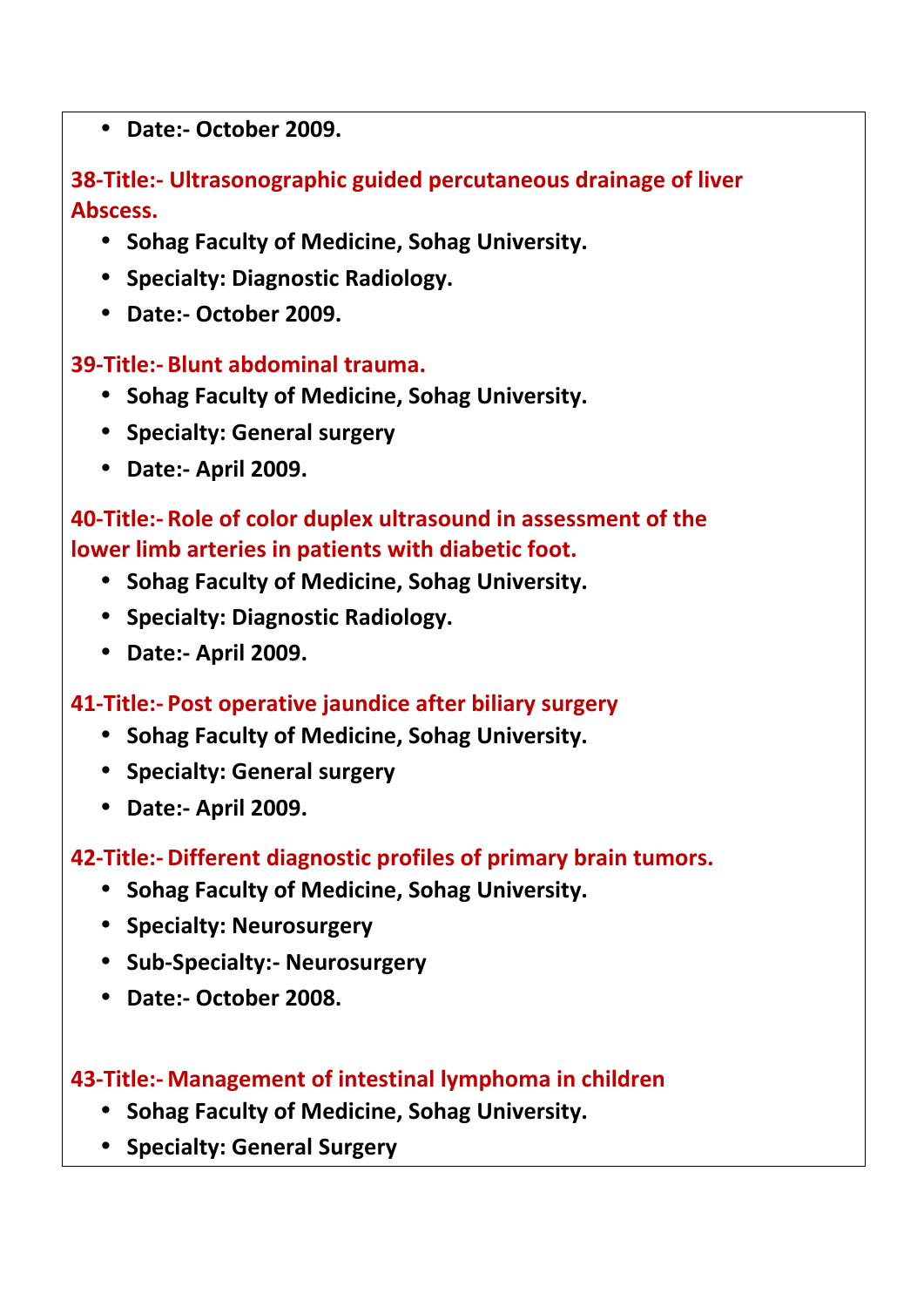**Date:- June 2008.**

**44- Comparative study between postoperative complications in open & laparoscopic cholecystectomy (morbidity &(mortality).**

- **Assiut Faculty of Medicine, Assiut University.**
- **Specialty: General surgery**
- **Date:- April 2008.**

**45- Management of intracranial meningioma, local experience in Sohag university hospital.**

- **Sohag Faculty of Medicine, Sohag University.**
- **•** Specialty: Neurosurgery
- **Sub-Specialty:- Neurosurgery**
- 

**e** Date:- October 2007.<br> **and Surgery Bariatric Surgery Unit (Bariatric Surgery Unit)<br>
<b>Pariodic Surgery Unit (2007)** 

| الجهة المستفيدة:              | قسم الحراحة العامة بمستشفى سوهاج الحامعي                                       |
|-------------------------------|--------------------------------------------------------------------------------|
| الملف:                        | من: توفعير 2015 - إلى: ديسمبر 2020                                             |
| جهة التمويل:                  | تمويل ذاتي                                                                     |
| مقدار التمويلي (بالألف جنيه): | 2000000                                                                        |
| دور المقدم:                   | مثرف على المتروع                                                               |
| تفاضيل الدور و مهام المتقدم:  | الإشراف على المشروع و متابعته. تخصيص عيادة حارجية و أسرة بالقسم لخدمة المشروع. |
|                               | تبادل الحيرات ببن قسم الجراحة بحامعة سوهاج و الجامعات الأعرى محليا و دوليا     |
| سُلَةَ عن المُشروع:           | توفير هذا التخصص في صعيد مصر و الرقمي بالخدمة الطبية التي تقدمها مستشفى سوهاج  |
|                               | الجامعة إلى مستوى علمي                                                         |
| المرجع:                       | وثيس حامعة سوهاج                                                               |
|                               |                                                                                |

**- اسم المشروع-: وحدة التدریب على جراحة المناظیر (Unit Training Laporoscopic(**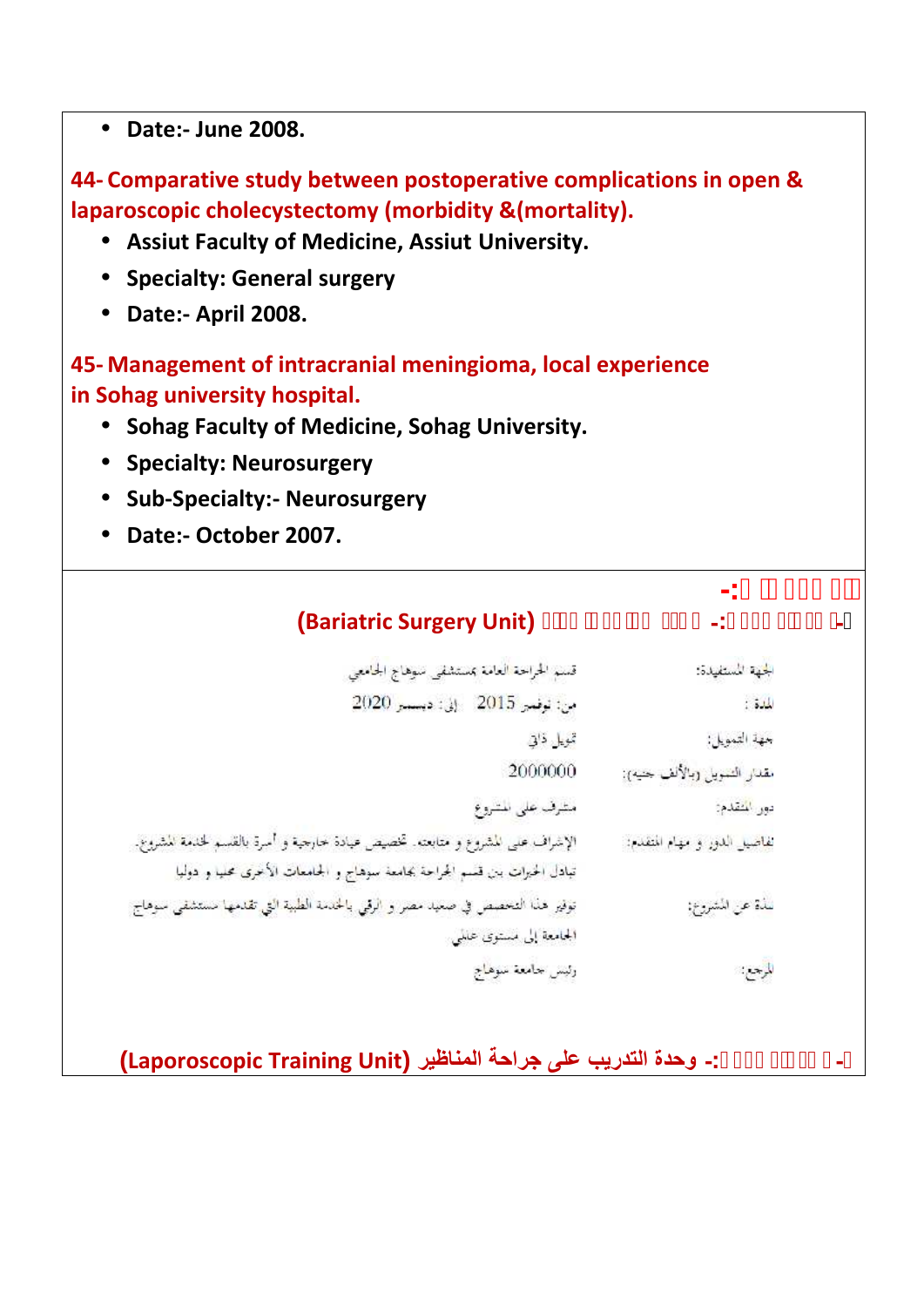| الجهة المستفيدة:            | غسم الجراحة العامة بمستشفى سوهاج الجامعي                                        |
|-----------------------------|---------------------------------------------------------------------------------|
| المدة:                      | من: مايو 2015 إلى: مايو 2018                                                    |
| حهة التمويل:                | تمويل ذاتي                                                                      |
| مقدار التمويل (بالألف جبه): | 500000                                                                          |
| دور المتقدم:                | مشرف على الشروع                                                                 |
| تفاصيل الدور و مهام النقدم: | الإشراف عنى المشروع وحنايفه                                                     |
| نيذة عن المشروع:            | تدريب الأطباء المقيمين يقسم الجراحة و أطباء وزارة الصحة على استخدام منظار البطن |
|                             |                                                                                 |
| المرجعة                     | وثيس جامعة سوهاج                                                                |

# **- أسم المشروع-: وحدة جراحة القولون و الشرج (Unit Surgical Colorectal(**

| الجهة المستفيدة:                              | قسم الجراحة العامة بمستشفى سوهاج الجامعي                                          |
|-----------------------------------------------|-----------------------------------------------------------------------------------|
| الهدة :                                       | إلى: ديسمبر 2020<br>من: يونيو 2013                                                |
| جهة التمويل:                                  | تمويل ذاتي                                                                        |
| مقدار التمويل (بالألف جنيه):                  | 500000                                                                            |
| مشرف على المشروع<br>دور المتقدم:              |                                                                                   |
| تفاصيل الدور و مهام المتقدم:<br>ثابت أسبوعياً | هيكلة الوحدة من عيادة خارجية و معامل و أحهزة فحص و أسرة بالقسم، و تخصيص يوم       |
| نبذة عن المشروع:                              | الرسالة: النهوض بمستوى العمليات الجراحية لمرضى القولون و الشرج من خلال إنشاء وحدة |
| متحصصة لذلك.                                  |                                                                                   |
| رئيس حامعة سوهاج<br>المرجع:                   |                                                                                   |

# **- أسم المشروع-: وحدة جراحة الوجھ و الفكین (Unit Surgical Maxillofacial(**

| الجهة المستيدة:              | قسم الجراحة العامة تستشفي سوهاج الحامعي                                 |
|------------------------------|-------------------------------------------------------------------------|
| المدة :                      | $2020$ مِنْ: سَيْتَمَعَ $2011$ . إِلَىٰ: دَيْسَمَ                       |
| جهة التمويل:                 | تمويل ذابتي                                                             |
| مقدار التمويل (بالألف حيه):  | 5000000                                                                 |
| دور التقدم:                  | مشرف على الشروع                                                         |
| تفاصيل الدور و مهام المتقدم: | هبكلة الوحدة و تخصيص عبادة حارجية و أسرة بالقسم و غرقة عمليات           |
| تيذة عن المشروع:             | التعامل مع إصابات الوجه و الفك على مستوى احتراق من خلال طاقم طبي مدرب و |
|                              | باستحدام التقنية الحديثة                                                |
| المرجع                       | رليس جامعة سوهاج                                                        |